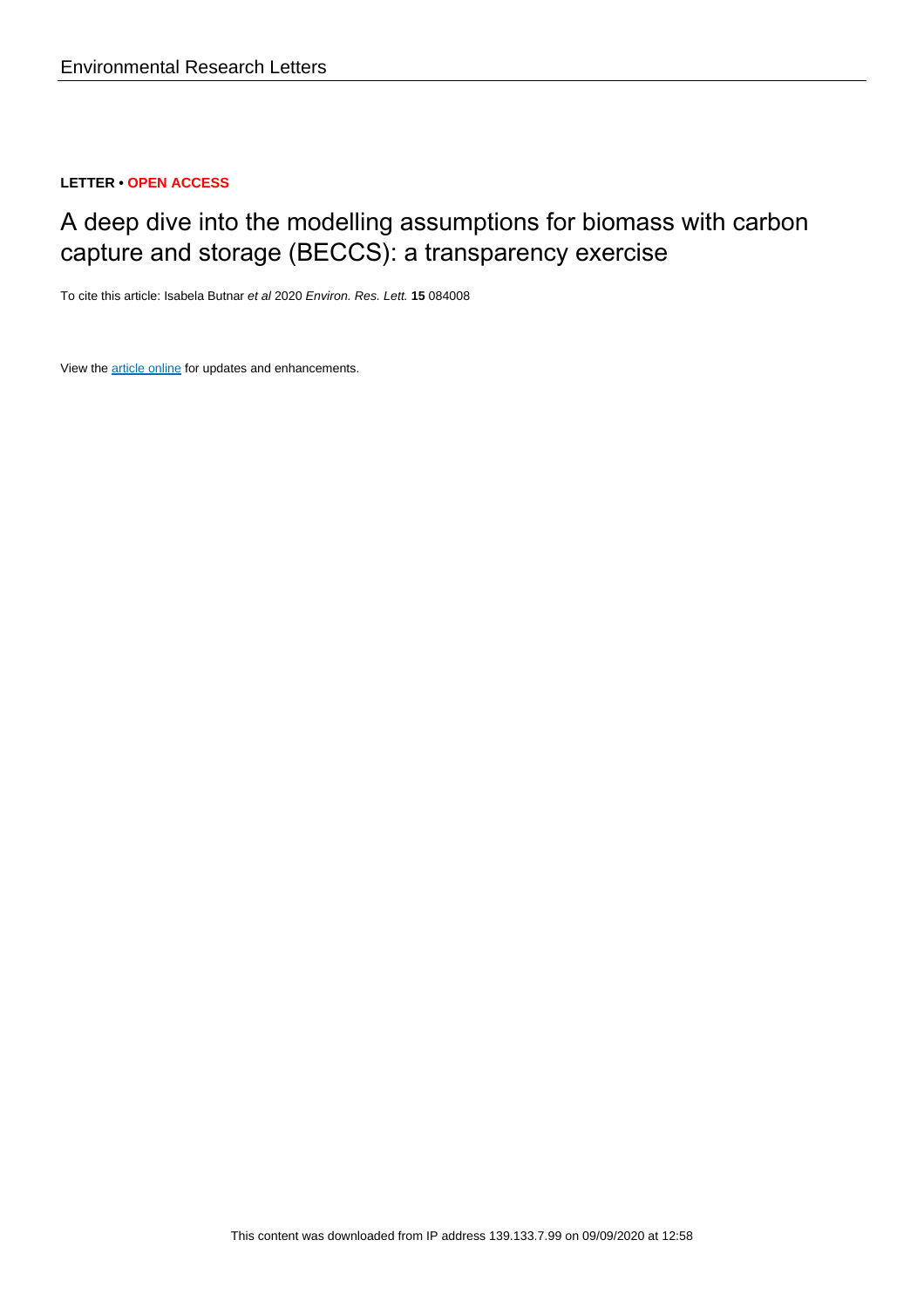## **Environmental Research Letters**

## LETTER

CrossMark

#### OPEN ACCESS

RECEIVED 17 May 2019

REVISED

- 20 November 2019 ACCEPTED FOR PUBLICATION
- 27 November 2019

PUBLISHED 17 July 2020

Original content from this work may be used under the terms of the [Creative](http://creativecommons.org/licenses/by/3.0) [Commons Attribution 3.0](http://creativecommons.org/licenses/by/3.0) [licence.](http://creativecommons.org/licenses/by/3.0)

Any further distribution of this work must maintain attribution to the author(s) and the title of the work, journal citation and DOI.



Isabela Butnar<sup>1</sup> (@)[,](https://orcid.org/0000-0003-1260-6950) Pei-Hao Li<sup>1</sup>, Neil Strachan<sup>1</sup> (@), Joana Portugal Pereira<sup>2,3</sup> (@), Ajay Gambhir<sup>3</sup> (@) and Pete Smith $4\blacksquare$ 

capture and storage (BECCS): a transparency exercise

A deep dive into the modelling assumptions for biomass with carbon

<sup>1</sup> University College London, London, United Kingom

- <sup>2</sup> Universidade Federal do Rio de Janeiro, Rio de Janeiro, Brazil
- <sup>3</sup> Imperial College London, London, United Kingdom
- <sup>4</sup> University of Aberdeen, Aberdeen, United Kindom

Keywords: integrated assessment models, bioenergy with carbon capture and storage, model assumptions, transparency, climate mitigation Supplementary material for this article is available [online](https://doi.org/10.1088/1748-9326/ab5c3e)

#### Abstract

Bioenergy with carbon capture and storage (BECCS) is envisaged as a critical element of most deep decarbonisation pathways compatible with the Paris Agreement. Such a transformational upscaling to 3–7 Gt  $CO_2$ /yr by 2050—requires an unprecedented technological, economic, socio-cultural and political effort, along with, crucially, transparent communication between all stakeholders. Integrated Assessment Models (IAMs) that underpin the 1.5  $\degree$ C scenarios assessed by IPCC have played a critical role in building and assessing deep decarbonisation narratives. However, their high-level aggregation and their complexity can cause them to be perceived as non-transparent by stakeholders outside of the IAM community. This paper bridges this gap by offering a comprehensive assessment of BECCS assumptions as used in IAMs so as to open them to a wider audience. We focus on key assumptions that underpin five aspects of BECCS: biomass availability, BECCS technologies, CO<sub>2</sub> transport and storage infrastructure, BECCS costs, and wider system conditions which favour the deployment of BECCS. Through a structured review, we find that all IAMs communicate wider system assumptions and major cost assumptions transparently. This quality however fades as we dig deeper into modelling details. This is particularly true for sets of technological elements such as  $CO<sub>2</sub>$  transport and storage infrastructure, for which we found the least transparent assumptions. We also found that IAMs are less transparent on the completeness of their treatment of the five BECCS aspects we investigated, and not transparent regarding the inclusion and treatment of socio-cultural and institutional-regulatory dimensions of feasibility which are key BECCS elements as suggested by the IPCC. We conclude with a practical discussion around ways of increasing IAM transparency as a bridge between this community and stakeholders from other disciplines, policy decision makers, financiers, and the public.

## 1. Introduction

Integrated Assessment Models (IAMs) are complex frameworks bringing together knowledge from several disciplines, e.g. energy systems modelling, land use, macroeconomics, and climate modelling (IPCC [2014](#page-13-0)). Their broad scope has made them very useful tools for designing and analysing scenarios of future global decarbonisation pathways, and IAMs have played a critical role in underpinning long-term climate change mitigation assessments (IPCC [2014](#page-13-0)) commissioned by the Intergovernmental Panel on Climate Change (IPCC). This has brought IAMs high scientific visibility (IPCC [2018](#page-13-0)), but also put them under intense scientific scrutiny, especially related to the transparency of their data and modelling assumptions (Pindyck [2017](#page-14-0), Weyant [2017,](#page-14-0) Gambhir et al [2019](#page-13-0)). A focal point of this scrutiny has been on the models' reliance on biomass with carbon capture and storage (BECCS) to meet deep decarbonisation pathways especially in the latter half of the 21st century. Indeed, BECCS is the critical element of the majority of  $2^{\circ}$ C or  $1.5^{\circ}$ C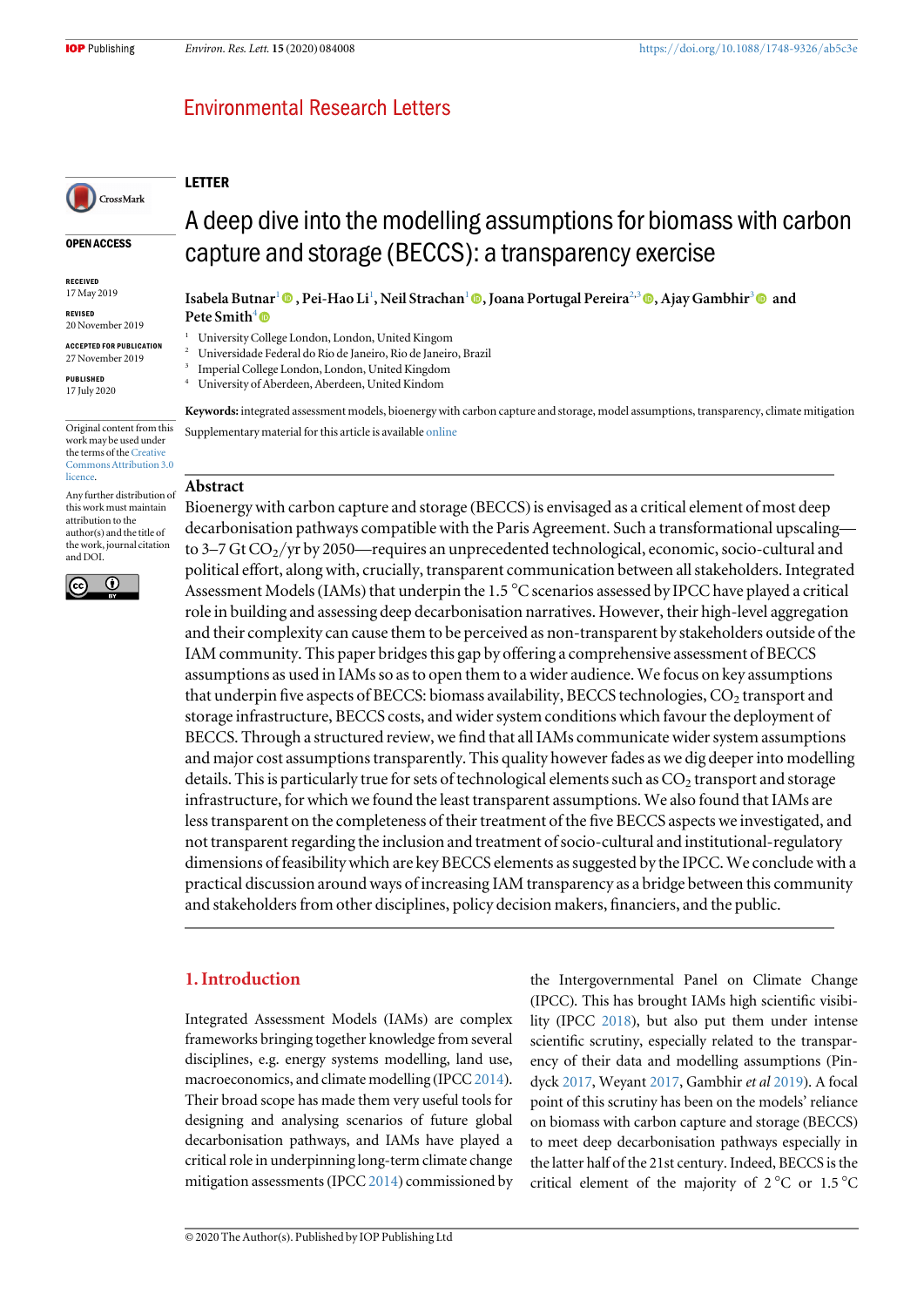compatible pathways (IPCC [2013,](#page-13-0) [2018](#page-13-0)). It is also simultaneously the most multi-disciplinary (Smith et al [2016](#page-14-0)) and most controversial technology (Fuss et al [2014](#page-13-0)). IAM results that include large scale deployment of BECCS have been scrutinised from an inter-generational equity perspective, i.e. near-versus long-term climate mitigation (Anderson and Peters [2016](#page-12-0), Obersteiner et al [2018](#page-14-0)), adverse impacts on other resources (Smith et al [2016](#page-14-0)), land use competition and social acceptability (Vaughan and Gough [2016](#page-14-0)), ethical issues and risk of use (Lawrence et al [2018](#page-14-0)), and the sheer scope of both innovation and upscaling required from an immature technology (Lenzi et al [2018,](#page-14-0) Nemet et al [2018](#page-14-0)). Notwithstanding, there was recognition that there is only a partial coordination between IAM modellers and other disciplinary experts who operate at a more detailed level of aggregation (Minx et al [2017](#page-14-0)).

To help bridge this gap between IAM modellers and broader disciplinary experts, our study examines the transparency of assumptions for the deployment of BECCS in IAMs. We conduct a structured review of six of the leading IAMs, one of which is our in-house IAM (TIAM-UCL), for which we have complete access to the underlying assumptions and documentation. To maintain an objective view on the transparency of assumptions in IAMs, including TIAM-UCL, we adopted a neutral position, in the sense that we reviewed assumptions that were publicly available, but we did not contact individual IAM modelling teams. This allowed us to test what non-modellers can actually see when they try to achieve a deeper understanding of IAM results and of the assumptions that underpin them. The aim of this transparency exercise is to offer guidance on model transparency to support the interpretation and comparison of future results. This should both enable an improved dialogue between the IAM community and different research communities (Geelset al [2016](#page-13-0)). It should also improve the integration of quantitative and qualitative insights (Pye et al [2018](#page-14-0)) for example along the (complex) supply chain of BECCS.

This paper is structured as follows: section 2 describes the methods we employed to undertake this review. Section [3](#page-3-0) contextualises the most transparent key BECCS assumptions in TIAM-UCL as compared to other IAMs and sets the scene for the deeper transparency analysis that follows. Section [4](#page-5-0) uses a traffic light categorisation to examine the transparency of underlying constraints and drivers of BECCS. Full explanatory details are found in the appendix. Section [5](#page-9-0) widens the discussion and highlights what is not included in the scope of the model (but instead is implicit) and (from an alternate disciplinary viewpoint) may be very important. Section [6](#page-10-0) summarises findings of both transparency and the critical examination of key assumptions around BECCS, concluding with recommendations for increasing model transparency.

## 2. Methods for reviewing the transparency of BECCS assumptions in IAMs

Given their complexity, dissecting the highly detailed model structures and assumptions of IAMs is not straightforward. This is a well-known analytical problem, which requires up-to-date transparency (DeCarolis et al [2012](#page-12-0)) rather than a reliance on knowledge on past model versions and sources (Doddset al [2015](#page-12-0)).

The complexity of BECCS adds a further challenge to investigating modelling assumption transparency. Firstly, BECCS is not an industrial technology with established efficiency. Instead, the term covers an entire supply chain, from cultivating and harvesting biomass to producing different biofuels. It also covers  $CO<sub>2</sub>$  capture, liquefaction, as well as its transport to, and injection into geological storage. Modelling assumptions need to be made at each stage of this supply chain, all of which are sector-, space- and timespecific.

Secondly, upscaling BECCS from its current level of 1 MtCO $<sub>2</sub>/yr$  to those envisaged by IAM scenarios</sub> will require the fast ramping up of activities across the full supply chain. This assumes that all the markets involved whether for 'biomass for energy', biofuel commodities, or  $CO<sub>2</sub>$  function smoothly at both national and global levels (Lenzi et al [2018](#page-14-0)). Modelling assumptions on growth are usually sector, time-, and location-specific. Each of these will also be adjusted depending on views of future policy and socio-economic pathways.

Finally, in addition to providing low carbon fuels, BECCS is also assumed to provide 'negative emissions'. This means that the overall balance of GHG emissions over the full supply chain of BECCS is assumed to be negative. Understanding the transparency of this assumption relies on being able to assess the underlying assumptions that describe the full carbon balance of each individual step. This means reviewing the uptake of  $CO<sub>2</sub>$  by biomass growth; the GHG emissions from biomass cultivation, harvest, storage and processing; the efficiency of processing; the energy required for capturing, transporting and storing  $CO<sub>2</sub>$  as well as the carbon losses along the way.

We started the transparency review by comparing well-communicated BECCS assumptions in IAMs as reviewed by Fuss et al ([2018](#page-13-0)) versus TIAM-UCL assumptions. These include BECCS costs, and the magnitude of global biomass production and  $CO<sub>2</sub>$  storage potentials. This comparison summarises the range of potentials and costs across the IAMs so as to guide further investigation of underlying constraints and assumptions. In a second step, we take advantage of our combined expertise in, and full knowledge of, TIAM-UCL to structure our review for specific parameters along the BECCS supply chain (tables 5–9 is available online at [stacks.iop.org](http://stacks.iop.org/ERL/15/084008/mmedia)/ERL/15/084008/ [mmedia](http://stacks.iop.org/ERL/15/084008/mmedia) in section [4](#page-5-0)). As much as possible, these were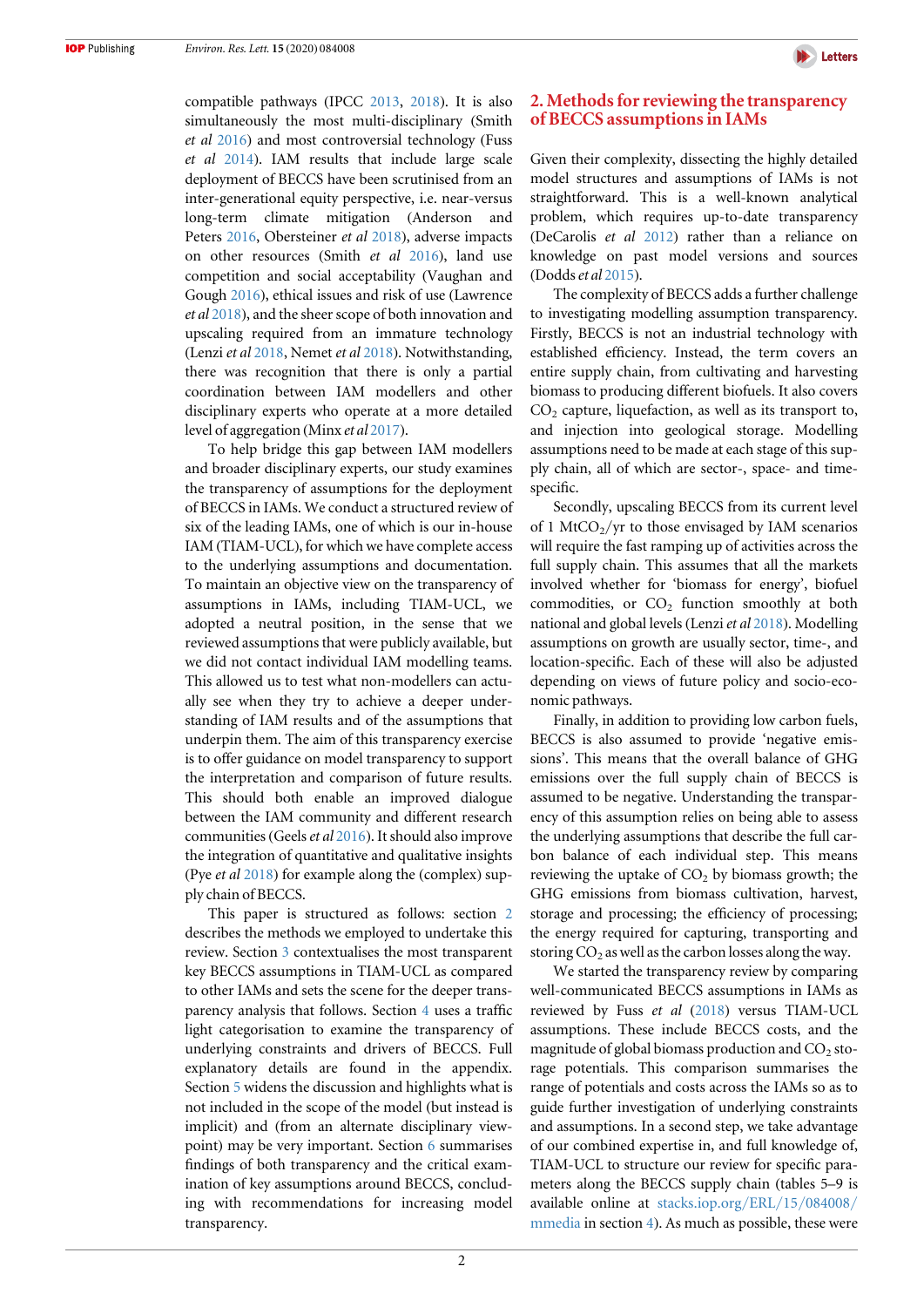**Letters** 

<span id="page-3-0"></span>selected to cover the complexity of BECCS, including carbon accounting over the full BECCS supply chains. The transparency of assumptions is characterised using a traffic light system. Green lights represent BECCS aspects that are well communicated by the modellers (including ourselves), amber ones denote partial communication or transparency, and red characterises those aspects that are or not transparent or not communicated. Transparent communication of parameter assumptions however implies that this respective parameter is included in the modelling framework that is under scrutiny. Accounting for the fact that some parameters are not included across all modelling frameworks, the traffic light system was adjusted so that: green lights represent BECCS assumptions which are included in the modelling framework and are well communicated by the IAM teams; amber ones denote that the parameter is included, but there is no clear communication of assumptions (partially specified assumption, or conflicting information coming from different sources, e.g. web documentation referring to several external documents); red means that the parameter is not specified at all and is potentially not included in the modelling framework. The basis for this quantification is what is written in the model documentation and key journal papers. It does not rely on any understanding of the full historical evolution of the structure of the models or of their application (Dodds et al [2015](#page-12-0)). A full and detailed discussion of the transparency assessment (green, amber, red) is given in the appendix. To summarise the transparency findings, we assign each colour a score, i.e. green is assigned 1, amber 0.5 and red 0. A transparency score is then calculated for each IAM in each of the five BECCS aspects investigated here by dividing the sum of all its colour scores by the maximum score which could be obtained for that aspect, i.e. if all the parameters were communicated transparently.

We chose six leading IAMs: IMAGE, MESSAGE-GLOBIOM, GCAM, REMIND/MAgPIE, AIM, and TIAM-UCL. For each IAM, we have considered the model documentation and recent journal publications relevant to the deployment of BECCS under global deep decarbonisation scenarios (1.5  $\mathrm{^{\circ}C}$  and 2  $\mathrm{^{\circ}C}$ ), see table [1.](#page-4-0) We also considered model inter-comparison studies published by the IAM teams, the SSP database hosted by IIASA, and the recently released IPCC SR1.5C database. Our main criteria in examining each model's documentation and selected studies was that they should provide enough transparent information for a well-versed reader to scrutinise their BECCS assumptions. If a parameter or a parameter value is not easy to find, it means the information is not transparently communicated.

We explicitly acknowledge that the number of studies we reviewed is limited due to practical reasons, but it is fit for purpose. It shows how easy, or complex, is to find key assumptions when you are a third-party, not directly involved in the development and running of IAMs, but wishing to contribute to the BECCS debate.

## 3. Key IAM assumptions on BECCS

Key BECCS assumptions which are usually well communicated in IAM studies include BECCS costs and the global magnitude of both biomass resource and  $CO_2$  storage (Fuss *et al* [2018](#page-13-0)). Based on these, each IAM estimates the global BECCS potential under different futures (shared socioeconomic pathways (SSPs)) and different projections of global GHG emission concentrations (representative concentration pathways (RCPs)). This section compares these aggregated assumptions (see table [2](#page-5-0)) to those made in the database and code of our in-house IAM (TIAM-UCL) to which we have full access. This then leads us to an in-depth examination of the underlying model constraints and drivers of these assumptions in the six selected IAMs (in section [4](#page-5-0)), which is our main contribution.

#### 3.1. Global biomass potential

The global biomass potential is reported as being a key limiting factor for the large scale deployment of BECCS (van Vuuren et al [2013](#page-14-0), IPCC [2014](#page-13-0), IPCC [2018](#page-13-0)). Fuss et al ([2018](#page-13-0)) identifies a wide range of global biomass potentials in 2050, between 60 and 1548 EJ/y. Assumptions used in TIAM-UCL are between 90 and 230 EJ/y in 2050 and therefore sit at the bottom of this range. These values rely on a recent, less optimistic, biomass resource update based on the latest literature estimates (Pye et al [2019](#page-14-0)).

The global biomass resource base in IAMs is usually composed of several biomass fractions, e.g. dedicated energy crops, agricultural and forest residues, and waste fractions. There is high uncertainty surrounding the availability, economic feasibility and sustainability of all these fractions (Fuss et al [2018](#page-13-0)), but the largest and most debated fraction, are energy crops. These usually include herbaceous and woody crops cultivated purposely for energy use. The global potential for energy crops is driven by agricultural development (i.e. yield increase) and by the availability of land for bioenergy production. The latter is subject to constraints that relate to (i) competition for land with other human uses, e.g. food, timber, conservation purposes; (ii) ecological limits, such as water scarcity, soil degradation or biodiversity protection; and (iii) issues of biomass seasonality and storage. Modelling assumptions made around each of these constraints combine to produce a wide range of possible biomass potentials. We investigate the transparency of these underlying assumptions in section [4](#page-5-0).

#### 3.2. Global CO<sub>2</sub> storage potential

Following the Global CCS Institute ([2016](#page-13-0)), there is enough global storage available for  $CO<sub>2</sub>$  captured from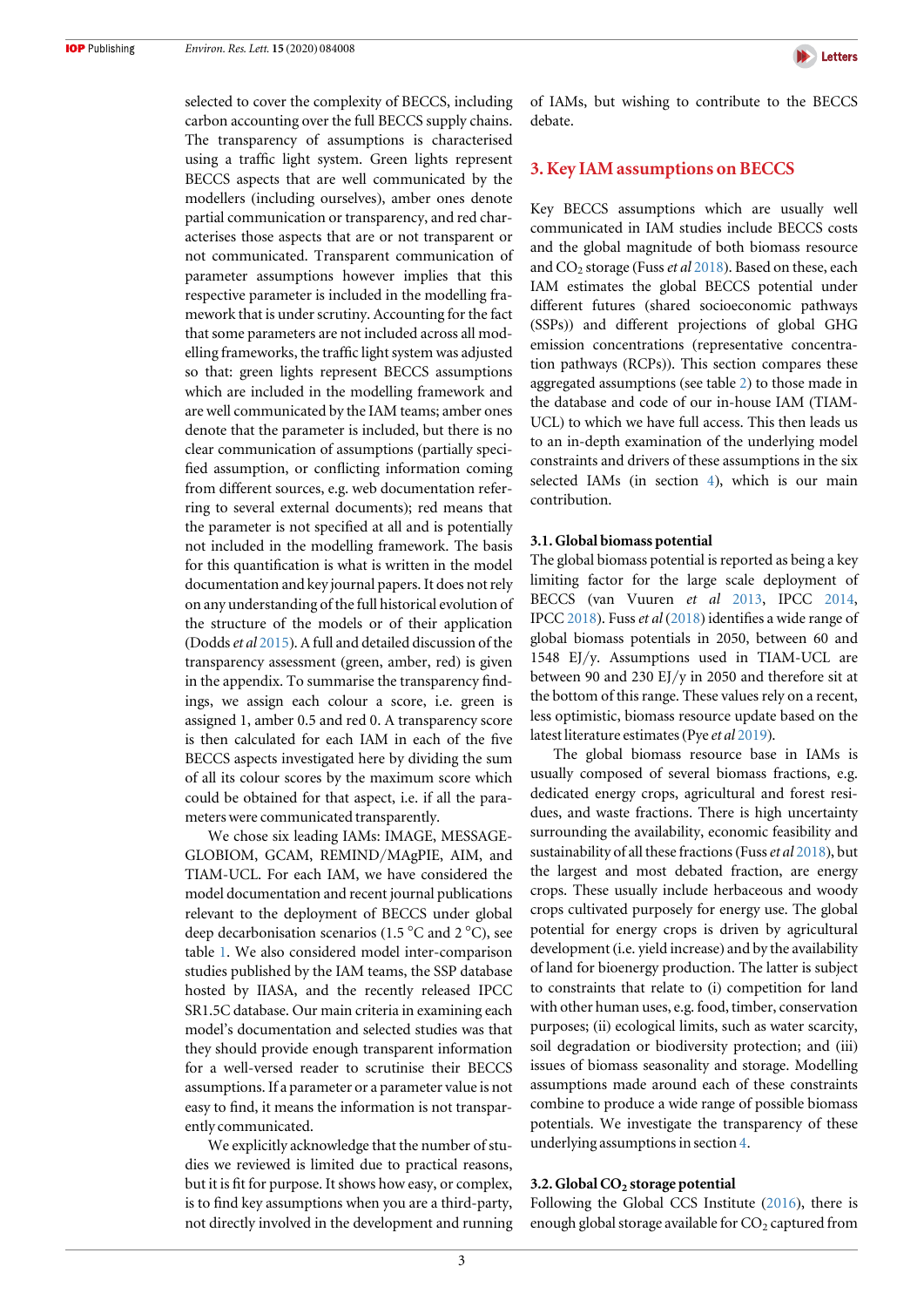|                                   | Image                                                                                                                                                                                                                   | Message/Globiom                                                                                                                                                                                         | <b>GCAM</b>                                                                           | Remind/MAgPIE                                                                                                                                       | AIM                                                                                                                                                                                                               | TIAM-UCL                                                                                                                                                                                                                                 |
|-----------------------------------|-------------------------------------------------------------------------------------------------------------------------------------------------------------------------------------------------------------------------|---------------------------------------------------------------------------------------------------------------------------------------------------------------------------------------------------------|---------------------------------------------------------------------------------------|-----------------------------------------------------------------------------------------------------------------------------------------------------|-------------------------------------------------------------------------------------------------------------------------------------------------------------------------------------------------------------------|------------------------------------------------------------------------------------------------------------------------------------------------------------------------------------------------------------------------------------------|
| Hosting Institution               | PBL, NL                                                                                                                                                                                                                 | <b>IIASA, AU</b>                                                                                                                                                                                        | PNNL, US                                                                              | PIK, DE                                                                                                                                             | NIES, JP                                                                                                                                                                                                          | UK                                                                                                                                                                                                                                       |
| Equilibrium<br>concept            | PE <sup>a</sup>                                                                                                                                                                                                         | $CGE^b$                                                                                                                                                                                                 | PE                                                                                    | CGE                                                                                                                                                 | AIM/PLUM and AIM/Enduse are PE, AIM/<br>CGE: CGE                                                                                                                                                                  | PE                                                                                                                                                                                                                                       |
| Solution Algorithm                | RD/S <sup>c</sup>                                                                                                                                                                                                       | MESSAGE is IO; GLO-<br>BIOM is RD; both are LP <sup>d</sup>                                                                                                                                             | NLP; RD/S                                                                             | REMIND/MAgPIE<br>uses NLP; REMIND is<br>IO, MAgPIE is $RD/S$                                                                                        | AIM/PLUM and AIM/Enduse are LP; AIM/CGE:<br>$\text{MCP}^{\text{e, both are RD/S}}$                                                                                                                                | IO/LP                                                                                                                                                                                                                                    |
| Land use $(LU)$<br>representation | Endogenous LU dynamics;<br>high resolution land sur-<br>face representation from<br>the LPJmL land surface<br>model                                                                                                     | MACCs for LU emissions                                                                                                                                                                                  | Endogenous LU dynamics                                                                | Endogenous LU<br>dynamics from MAg-<br>PIE in some scenarios<br>coupled to MACCs                                                                    | Marginal Abatement Costs (MACs) for LU<br>emissions                                                                                                                                                               | Exogenous assumption on<br>LU, LUC emissions and<br>afforestation                                                                                                                                                                        |
|                                   |                                                                                                                                                                                                                         | LU dynamics from<br><b>GLOBIOM</b><br>Afforestation option                                                                                                                                              | Afforestation option                                                                  |                                                                                                                                                     |                                                                                                                                                                                                                   |                                                                                                                                                                                                                                          |
| CCS representation                | CO <sub>2</sub> capture, transport and<br>storage modelled individu-<br>ally. Regional differentia-<br>tion of CO <sub>2</sub> transport and<br>storage costs.                                                          | No regional differentiation<br>of $CO2$ transport and sto-<br>rage costs. One global geo-<br>logical reservoir.                                                                                         | Regional differentiation of<br>$CO2$ transport and storage<br>costs.                  | Fixed $CO2$ transport<br>cost. Region and storage<br>specific $CO2$ storage<br>costs.                                                               | Fixed carbon capture costs. CO <sub>2</sub> transport and sto-<br>rage costs not specified.                                                                                                                       | Fixed CO <sub>2</sub> transport cost.<br>Regional differentiation of<br>storage capacity and costs.                                                                                                                                      |
| Selected<br>publications          | van Vuuren et al<br>$(2011, 2013)$ , Popp et al<br>(2014), Koelbl et al (2014),<br>Daioglou et al (2015),<br>$(2016)$ , Popp et al $(2017)$ ,<br>Bauer et al (2018), Doel-<br>man et al (2018), Vaughan<br>et al (2018) | Riahi et al (2011), Kraxner<br>$et al(2013)$ , Valin $et al$<br>$(2015)$ , Lauri et al $(2014)$ ,<br>Krey et al (2016), Bauer et al<br>(2017), Fricko et al (2017),<br>Huppmann et al<br>(2019a, 2019b) | Calvin et al (2014), Muratori<br>et al (2016, 2017a, 2017b),<br>Calvin et al $(2019)$ | Bauer (2005), Klein et al<br>(2014), Kriegler et al<br>$(2013)$ , Luderer et al<br>(2015, 2018), Strefler<br>$et al(2018)$ , Heck $et al$<br>(2018) | Fujimori et al<br>(2014a, 2014b, 2012, 2015, 2017, 2018), Hasegawa<br><i>et al</i> (2017), Ito and Inatomi (2012), Liu <i>et al</i> (2018),<br>Luckow et al (2010), Akashi and Hanaoka (2012),<br>Wu et al (2019) | Anandarajah et al (2011),<br>McGlade (2014), McCol-<br>lum et al $(2018)$ , Dessens<br>et al (2016), Edelenbosch<br>$et al(2017)$ , Winning $et al$<br>(2018), Rogelj et al (2018),<br>Marangoni et al (2017), Pye<br>et al (2018, 2019) |

<span id="page-4-0"></span>Table 1. List of IAMs considered in this work, covering main model characteristics and selected publications on BECCS.

<sup>a</sup> PE denotes Partial Equilibrium models;

**b** CGE: General Equilibrium models;

c Recursive-dynamic (simulation);

4

d IO/LP: Inter-temporal optimisation (linear programming);

e Mixed Complementary Programme.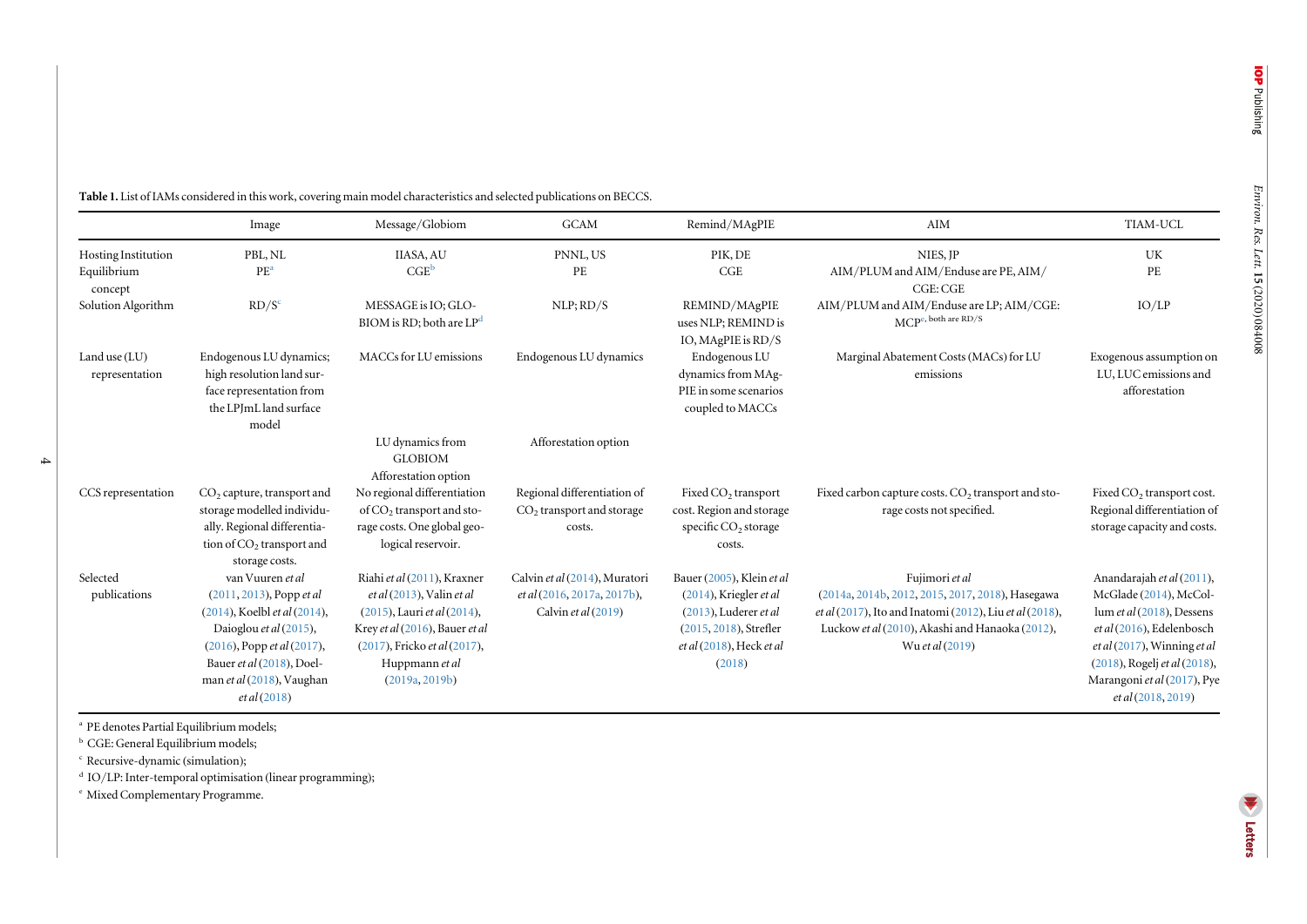

<span id="page-5-0"></span>Table 2. Aggregated key BECCS assumptions in IAMs.

| Data assumption in IAMs, based on Fuss et al (2018)   | Data assumption in TIAM-UCL          |
|-------------------------------------------------------|--------------------------------------|
| 60 to over 1548 EJ/y in 2050                          | 90–230 EJ/y in 2050                  |
| 320-50 000 Gt CO <sub>2</sub>                         | $2100 \,\mathrm{Gt}$ CO <sub>2</sub> |
| 100 to $200\frac{\text{S}}{\text{t}}$ CO <sub>2</sub> | $50 - 280$ \$/t CO <sub>2</sub>      |
| $0.5$ to $5$ Gt CO <sub>2</sub> /y in 2050            | 0 to 6.5 Gt $CO_2$ /y in 2050        |
|                                                       |                                      |

Table 3. Global and regional  $CO_2$  storage potential in IAMs as reviewed by Fuss et al ([2018](#page-13-0)) and TIAM-UCL.

|                                |                   | Global potential (Gt |                                                                                                                                             |
|--------------------------------|-------------------|----------------------|---------------------------------------------------------------------------------------------------------------------------------------------|
|                                | Model             | CO <sub>2</sub>      | Regional potential (Gt $CO2$ )                                                                                                              |
| Depleted oil and gas<br>fields | IAMs <sup>a</sup> | 458-923              | North America 40–136; Europe 20–60; Russia around 277; MEA<br>$208 - 250$                                                                   |
|                                | TIAM-UCL          | 1160                 | North America 66, EU 74, Russia 308, MEA 440                                                                                                |
| Coal beds                      | IAMs <sup>a</sup> | 60-700               | Lowest estimate includes only top 10 countries with more economic sto-                                                                      |
|                                |                   |                      | rage; North America 65-120                                                                                                                  |
|                                | TIAM-UCL          | 267                  | North America 40; China 158                                                                                                                 |
| Aquifers                       | IAMs <sup>a</sup> | $200 - 5000$         | Lowest estimates include only the reservoirs with structural trap, while                                                                    |
|                                |                   |                      | the highest ones are theoretical and include trapping mechanisms. High-<br>est storage capacity in North America, China and the OECD Europe |
|                                | TIAM-UCL          | 680                  | Highest Storage in north America, EU and Australia-New Zealand                                                                              |

<sup>a</sup> As reviewed by Fuss *et al* ([2018](#page-13-0)).

biofuel and fossil sources, especially when including offshore potentials. However, as indicated in table 3, there is a large uncertainty around where this storage will be made available and the potential mismatch between production of  $CO<sub>2</sub>$  and available storage sites (IPCC [2018](#page-13-0)). Based on the review of 24 studies from literature, Fuss et al ([2018](#page-13-0)) report global storage capacities of between 320 and 50 000 Gt  $CO<sub>2</sub>$ . The lower value considers that only 1% of sedimentary basins are suitable for storage. The larger one includes trapping mechanisms in aquifers. In contrast, TIAM-UCL assumptions are based on (Hendriks et al [2004](#page-13-0)) updated with findings from (Weyant et al [2013](#page-14-0)), leading to a global cumulative storage potential of  $2100$  Gt  $CO<sub>2</sub>$ . The main difference in geological storage assumptions relates to potentials available in aquifers for which TIAM-UCL does not include trapping mechanisms. Note that, independently of its potential, the actual use of  $CO<sub>2</sub>$  storage may also be subject to other factors such as: the development of a  $CO<sub>2</sub>$  transport infrastructure, the public acceptance of CCS, the total cost of preparing the storage site, or that of monitoring and verifying the permanence of the storage (Haszeldine et al [2018](#page-13-0)). These topics are further investigated in the next section.

## 3.3. Costs of BECCS

Based on a systematic review of the literature and on expert judgement, Fuss et al ([2018](#page-13-0)) estimates the cost of BECCS in 2050 to be in the range of 100–200 \$/t CO<sub>2</sub>. These estimations account for how difficult it is to access biomass, for the cost of land and its conversion, for the type of bioenergy facility, and for the CCS infrastructure required, see table [4](#page-6-0). TIAM-

UCL estimates for these costs all fall in the same range with the exception of using BECCS for the production of advanced (Fischer Tropsch) biofuels. These are 50% higher, mainly due to the cost of the biomass and to both technology type and efficiency.

These cost assumptions influence the affect the extent to which BECCS is used in decarbonisation scenarios, i.e. how many tonnes of  $CO<sub>2</sub> BECCS$  technologies remove per year in these alternate futures. The aggregated assumptions discussed above are usually published in papers and reports from the IAM community. Based on knowledge of TIAM-UCL, the next sections proceed to unravel the underlying constraints and drivers that underpin these assumptions but that are not usually disclosed or discussed.

## 4. Deeper assessment: underlying constraints and drivers of BECCS

In this section, we focus on the transparency of underlying constraints and drivers that relate to assumptions under scrutiny. A traffic light system is used for visual clarity. Green denotes BECCS aspects which are well communicated by IAM teams, amber denotes partial communication, and red denotes that these are not communicated with model results. The data values and modelling assumptions presented in each table are described in the appendix together with our comments on the transparency of communication. We follow the full supply chain of BECCS, starting with biomass potential (table 5), bio-technologies with carbon capture (including biomass to energy transformation and capture of  $CO<sub>2</sub>$ , table 6),  $CO<sub>2</sub>$  transport and storage (table 7), and costs across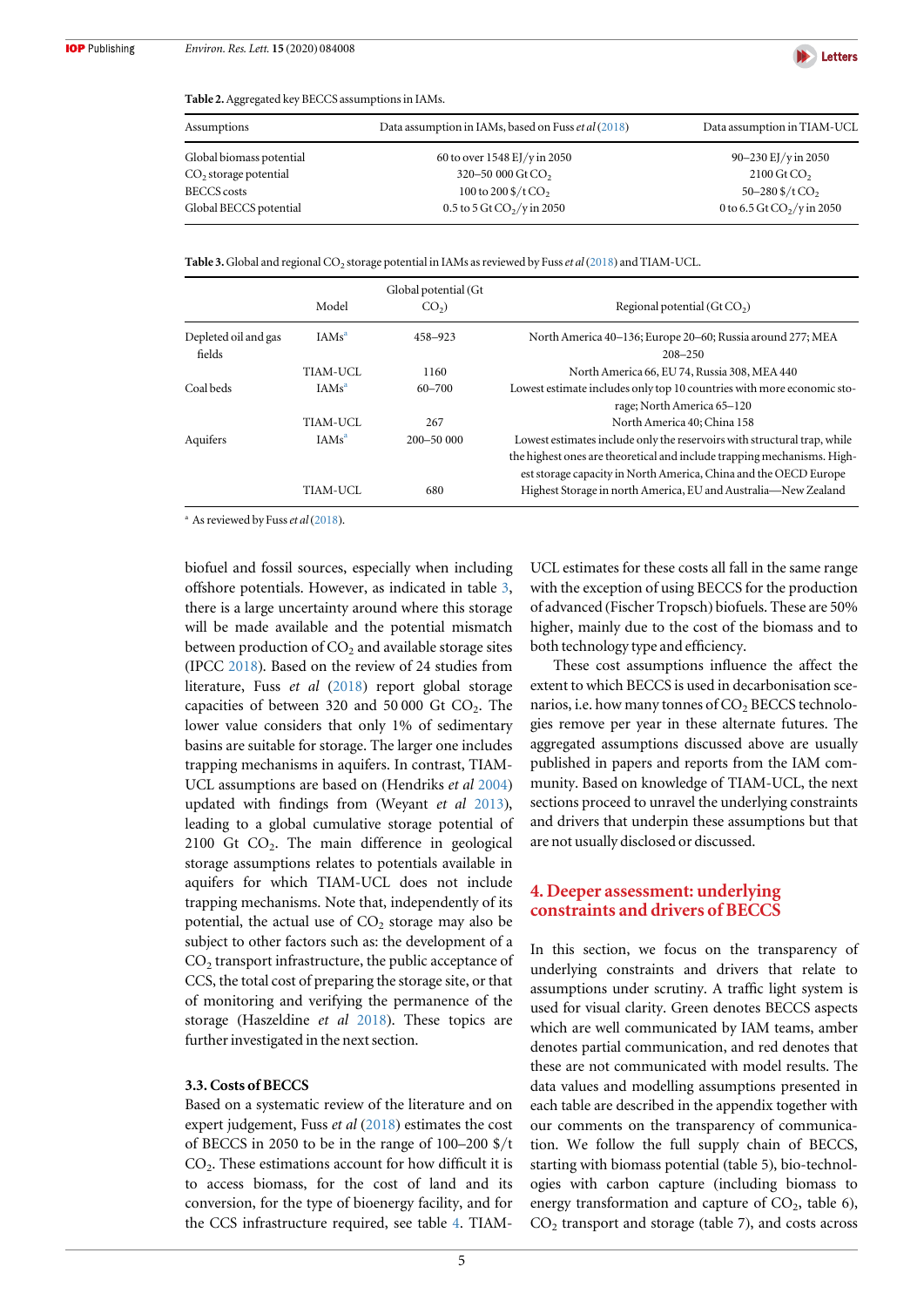

#### <span id="page-6-0"></span>Table 4. Ranges of BECCS cost in 2050 by technology in IAMs and TIAM-UCL.

| <b>BECCS</b> technology                        | Model             | <b>Estimated costs</b><br>$(\frac{\xi}{tCO_2})$ | Description of assumptions                                                                                                                                                                                                    |
|------------------------------------------------|-------------------|-------------------------------------------------|-------------------------------------------------------------------------------------------------------------------------------------------------------------------------------------------------------------------------------|
| Ethanol fermentation with CCS                  | IAMs <sup>a</sup> | $20 - 175$                                      | Low estimates assume easy access to biomass and short transport<br>distance to storage sites. Costs increase to $180-200\frac{\text{g}}{\text{C}}$ (tCO <sub>2</sub> if<br>CO <sub>2</sub> from cogeneration is also captured |
|                                                | TIAM-UCL          |                                                 | Technology not available                                                                                                                                                                                                      |
| <b>Combustion BECCS</b>                        | IAMS <sup>a</sup> | 88-288                                          | Lowest estimates come from oxy-fuelling                                                                                                                                                                                       |
|                                                | TIAM-UCL          | $62 - 165$                                      | Biomass combustion with CCS available for biomass only and<br>co-firing coal-biomass in low (20%) and high (50%) biomass<br>to coal ratios. The cost increases with the cost of biomass                                       |
| <b>Gasification BECCS</b>                      | IAMs <sup>a</sup> | $30 - 70$                                       | Worst estimates could reach 150-400 $\frac{4}{CQ_2}$ if large land areas<br>are used for growing biomass                                                                                                                      |
|                                                | <b>TIAM-UCL</b>   | $79 - 143$                                      | Biomass gasification with CCS is only allowed for energy crops,<br>agricultural and forestall residues, but not waste fractions                                                                                               |
| BECCS from black liquor<br>(pulp& paper mills) | IAMS <sup>a</sup> | $20 - 70$                                       | when using recovery boilers versus                                                                                                                                                                                            |
|                                                |                   | $20 - 55$                                       | when using gasification technologies                                                                                                                                                                                          |
|                                                | TIAM-UCL          |                                                 | Not available in TIAM-UCL                                                                                                                                                                                                     |
| BECCS for Bio-SNG (Synthetic<br>Natural Gas)   | IAMS <sup>a</sup> | $86 - 167$                                      |                                                                                                                                                                                                                               |
|                                                | TIAM-UCL          |                                                 | Not available in TIAM-UCL                                                                                                                                                                                                     |
| BECCS for advanced (Fischer<br>Tropsch) diesel | IAMS <sup>a</sup> | $20 - 40$                                       |                                                                                                                                                                                                                               |
|                                                | TIAM-UCL          | $102 - 340$                                     | Fischer Tropsch liquids can be obtained only from energy crops,<br>agricultural and forestall residues, not waste fractions. FT fuels<br>include bio-diesel, bio-kerosene, and bio-jet kerosene                               |
| <b>BECCS</b> for Hydrogen                      | IAMS <sup>a</sup> |                                                 |                                                                                                                                                                                                                               |
|                                                | TIAM-UCL          | $57 - 207$                                      | Small, medium and large bio-hydrogen plants with CCS                                                                                                                                                                          |

<sup>a</sup> As reviewed by Fuss *et al* ([2018](#page-13-0)).

the BECCS supply chain (table 8). We investigate the transparency of carbon accounting in IAM modelling by including the GHG emissions that correspond to successive steps in the BECCS supply chain in each of the tables. We also include a table compiling crosscutting issues that influence the use of BECCS for climate mitigation (table 9).

#### 4.1. Biomass potential

Future global biomass potential is highly uncertain because it depends on techno-economic, environmental and social factors which are complex as well as region and time dependant. In this section we investigate assumptions around land competition, yields of energy crops, ecological constraints, and biotrade which determine the magnitude of the biomass that is available for energy. We also dig into the details of carbon accounting. Shown in table 5, our results reveal that all the IAMs we assess are transparent around land competition and energy crops productivity. Different to TIAM-UCL, which has a simplified exogenous model of land use, all the IAMs we review include a spatially explicit representation of the competition for land between food, energy and forestry. The modelling teams share the resulting land allocation for energy crops transparently both in model inter-comparison studies, e.g. Popp et al ([2017](#page-14-0)), and model specific publications, e.g. Doelman et al ([2018](#page-13-0)). It is interesting to note that under a SSP22.6 scenario (a 'middle-of-the-road' future with a climate forcing of  $2.6 W m^{-2}$  in 2100), the land allocated to biomass for energy ranges from 225 Mha in IMAGE to 1100 Mha in GCAMv4 (table 5(a) in the appendix). This is due to a combination of low (IMAGE) versus high (MESSAGE) sensitivity of food demand to food prices (Popp et al [2017](#page-14-0)), and to the inclusion of sustainability criteria in IMAGE which limit the expansion of energy crops to lands that are not used for food production. In terms of yield assumptions, all IAMs, except TIAM-UCL, estimate energy crop yields endogenously. TIAM-UCL starts with 2015 regional yields as reported in Ricardo-AEA (Ricardo-AEA [2017](#page-14-0)) and then assumes 1.3% yield increase per year. This leads to regional yield values of between 5 and 12 dry tonnes/ha by 2100 as compared to 11 dry tonnes/ha estimated by IMAGE and GCAM, 14 in MESSAGE-GLOBIOM, and 21 in both AIM-PLUM and REMIND-MAgPIE.

Looking at ecological constraints, i.e. water scarcity, soil and biodiversity concerns, we found that four out of six IAMs explicitly account for them (green in table 5), while the others, including TIAM-UCL are vaguer on this topic (yellow in table 5, see appendix for more details). While these ecological constraints could reduce both yields and land suitability for energy crop production, we found no explicit quantification nor any communication of how much they could affect regional and aggregate biomass potentials.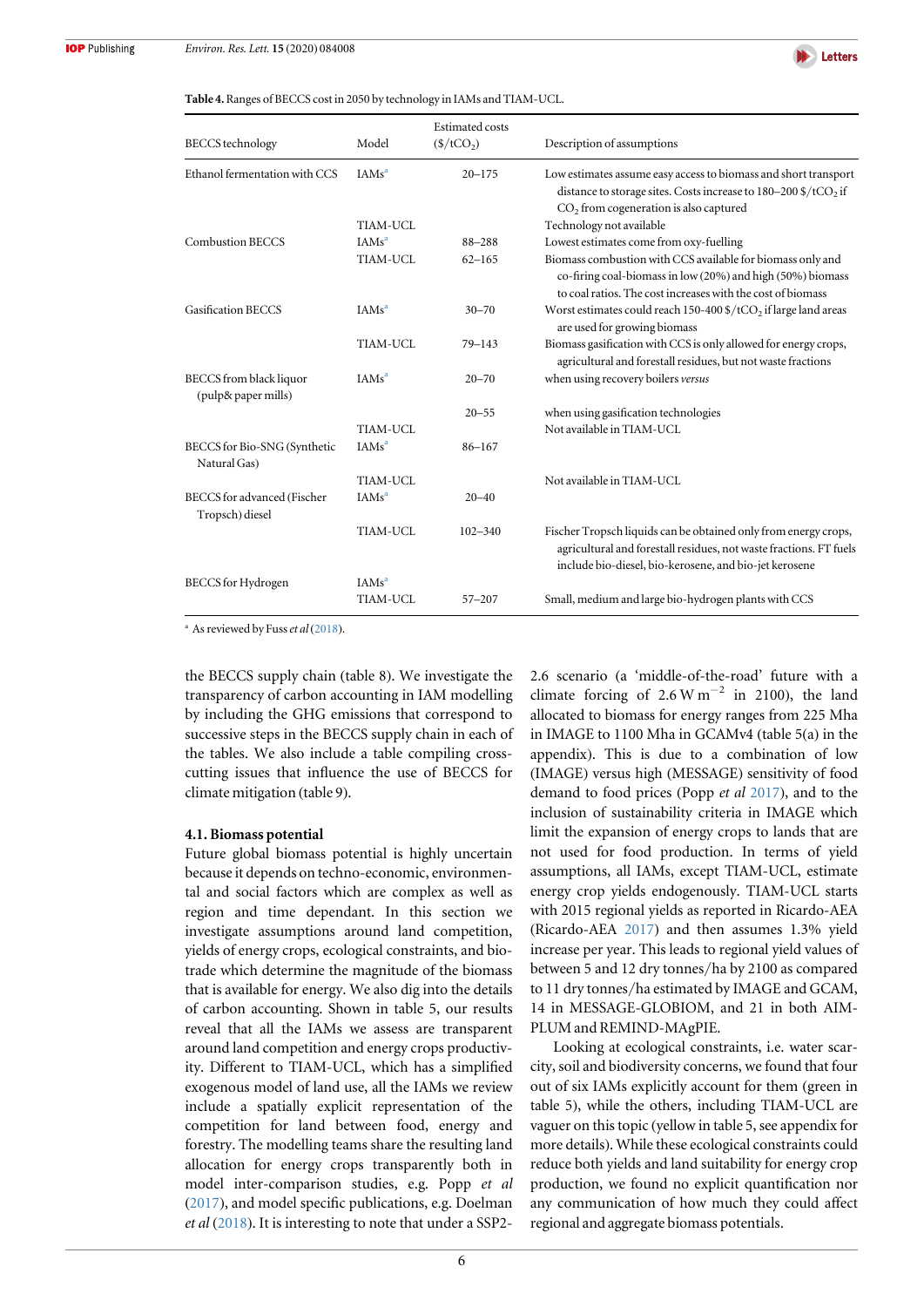Collaboration and trade between the different regions is essential to BECCS deployment, especially under stringent climate scenarios. Looking at how transparently the trade assumptions are communicated by IAM teams, we found that the type of biomass and biofuels for trade is fairly visible in all IAMs. However, the assumptions on trade links between regions and how they evolve under alternate future scenarios are less visible or not communicated by several IAMs.

Assumptions around carbon accounting in the biomass production stage are one of the main determinants of the potential carbon sequestration by BECCS. van Vuuren et al ([2013](#page-14-0)) report that considering an emission factor of 15 kg  $CO<sub>2</sub>/GI$  produced biomass reduces BECCS effectiveness by a fifth. Our results in table 5 show that while land use and land use change emissions are well represented in all IAMs, biomass storage and transport emission assumptions are either not included or vague. For example, while domestic transport of biomass is spatially explicit in GLOBIOM (Valin et al [2015](#page-14-0)), the corresponding transport emissions are not specified.

#### 4.2. Bioenergy with carbon capture technologies

All the IAMs we reviewed include BECCS for the production of power, bio-liquids and hydrogen. Independently of the type of BECCS available in each IAM, all models usually make assumptions regarding the earliest implementation of these technologies, their build rate (how fast new capacity can be added each year), their availability factor (fraction of time the plant is operating), efficiency of transformation and how this evolves over time, and  $CO<sub>2</sub>$  capture rates. These technical assumptions (table 6) are not as visible as land assumptions (table 5). For example, only IMAGE reports a 36 month construction time for biopower generation with CCS (Black&Veatch [2012,](#page-12-0) LAZARD [2015](#page-14-0)). All the global IAMs assume that the conversion efficiency of technologies increase over time, albeit with significant variations in the magni-tude of the increase (Krey et al [2019](#page-13-0)). Note that these efficiencies are usually exogenous inputs to the models based on average values taken over different technologies in operation, i.e. not theoretical efficiencies (Krey et al [2019](#page-13-0)). REMIND-MAgPIE and GCAM are transparent on their assumptions regarding plant life, capacity factor, efficiency of transformation and  $CO<sub>2</sub>$ capture rates. It is interesting to note that GCAM has been transparent regarding updates of BECCS technologies e.g. they reduced the efficiency of BECCS for power from 41.6% (Luckow et al [2010](#page-14-0)) to 18% for a biomass steam plant  $+$  CCS, and to 25% for a biomass IGCC + CCS (Muratori *et al* [2017a](#page-14-0)). Generally, the technological updates in GCAM have reduced the technological potential of BECCS (see table 6, and in the appendix), but these updated values are still slightly



more optimistic than in REMIND-MAgPIE (Luderer et al [2015](#page-14-0)), and TIAM-UCL.

It is interesting to note that the all the IAMs we assessed assume that bioenergy is carbon neutral, i.e. that the  $CO<sub>2</sub>$  emissions linked to producing and using bioenergy in any form are equal to the  $CO<sub>2</sub>$  that is sequestered by growing the biomass. Whilst there seems to be general agreement that sustainable biomass growth does re-capture the  $CO<sub>2</sub>$  that results from the combustion of biomass, the sequestration and emission rates might be in temporal imbalance (Lamers and Juninger [2013,](#page-13-0) EASAC [2019,](#page-13-0) Torvanger [2019](#page-14-0)). For woody biomass, scientific evidence shows that the time lag between biomass harvest and biomass growth to pre-harvest as compared to not harvesting the biomass (usually termed 'carbon parity time') could be anywhere between 0 and hundreds of years, depending on the biomass resource and on what the resulting bioenergy substitutes (Lamers and Juninger [2013](#page-13-0)).

## 4.3.  $CO<sub>2</sub>$  storage, including transport of  $CO<sub>2</sub>$  to storage

Usually IAMs report regional  $CO<sub>2</sub>$  storage capacity, sometimes per type of geological storage (table 7, and in the appendix). Note that the geological storage of  $CO<sub>2</sub>$  is shared between BECCS, fossil CCS, and other negative emission technologies if available, e.g. Direct Air Capture. The injection rates of  $CO<sub>2</sub>$  captured from BECCS are usually communicated, although mostly at global level, e.g.  $0-10$  GtCO<sub>2</sub>/y in 2050 and 10-20 GtCO<sub>2</sub>/y in 2100 (van Vuuren *et al* [2013](#page-14-0)). The wider policy audience would benefit from more transparent assumptions around the preparation and use of geological storage. We have not found any reporting of CO2 leakage rates, nor monitoring, reporting and verification (MRV) mechanisms to ensure that the stored  $CO<sub>2</sub>$  is kept in the geological storage.

The biggest gap in reporting transparency of BECCS modelling assumptions concerns the CCS infrastructure, which connects the  $CO<sub>2</sub>$  capturing plants to the geological storage. Except for MESSAGE-GLOBIOM which reports the assumed length of  $CO<sub>2</sub>$ pipelines (Riahi et al [2007](#page-14-0)), we have not found any mention of assumed availability, efficiency, or build rate of CCS pipeline networks in different regions. It seems that most models (including TIAM-UCL) are modelling the CCS infrastructure based on costs estimated by Hendricks et al (Hendriks et al [2004](#page-13-0)), subsequently updated with other reports, e.g. from EMF28 (Weyant et al [2013](#page-14-0)). These updates are however not usually made clear. Instead, all IAMs take a rather binary view of CCS availability, running sensitivity analyses assuming, for example, the absence of BECCS in the system because of challenges in developing the CCS infrastructure (e.g. (Bauer et al [2018](#page-12-0))).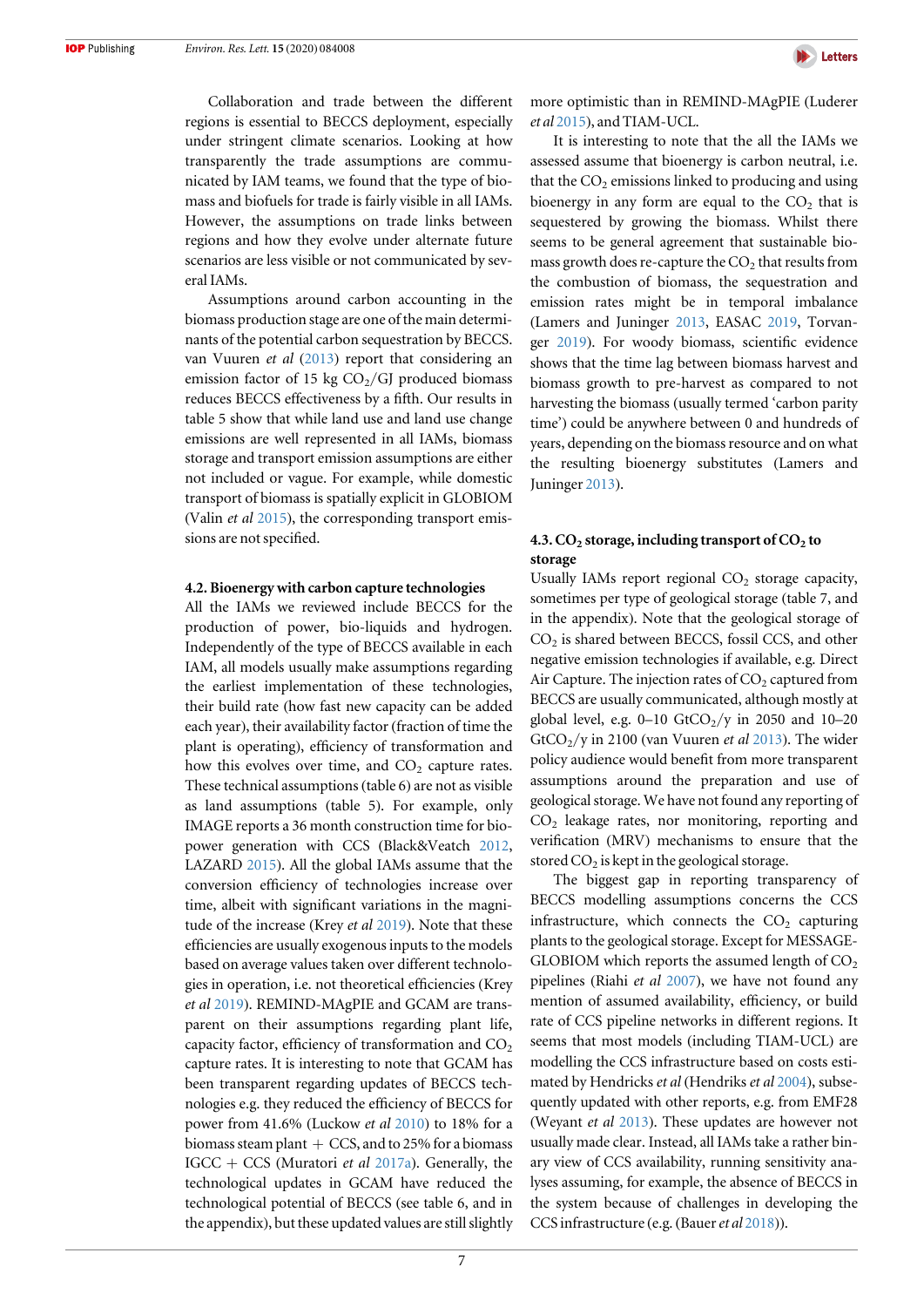#### 4.4. BECCS costs

All IAMs investigated here have endogenous estimations of the costs of primary biomass for energy, e.g. considering yields, regional land prices and regional income (IMAGE, (van Vuuren et al [2009](#page-14-0))), or as a function of capital, labour and intermediate costs (AIM (Hasegawa et al [2017](#page-13-0))). In TIAM-UCL the cost of primary bioenergy is given using supply-cost curves derived from Ricardo-AEA (Ricardo-AEA [2017](#page-14-0)). When we dig into the detail of land rental rates per region and agricultural subsidies assumed for bioenergy production, the transparency of model assumptions decreases, with only some models detailing these costs, e.g. REMIND-MAgPIE applies a bioenergy tax, rising from 0% in 2030 to 100% in 2100, to reflect sustainability concern, while IMAGE adds explicit energy taxes and subsidies at both the primary and end-use level (PBL [2014](#page-14-0)). We also found (table 8) that assumptions on the cost of storing and processing biomass prior to its transformation into energy are usually not available: GCAM is the only IAM to report average biomass processing costs of \$1.87/GJ, or \$36.5/tonne biomass (Luckow et al [2010](#page-14-0)), while none of the IAMs report biomass storage costs (including TIAM-UCL). International transport costs usually result from endogenous model calculations, but it is not clear whether they reflect only the cost of fuels used for transport or if they also account for temporary storage and handling in the ports. Domestic transportation is less accurately represented, except for MES-SAGE-GLOBIOM, which calculates it endogenously based on distance and mode of transport (Valin et al [2015](#page-14-0)). IMAGE and GCAM consider fixed transport costs per GJ biomass, US\$ 0.5/GJ (IMAGE (van Vuuren et al  $2011$ )) versus \$0.37/GJ, or \$6/tonne biomass in GCAM (Luckow et al [2010](#page-14-0)).

IAMs make more transparent assumptions about the capital, fixed and variable costs of operating bioenergy technologies with carbon capture. These assumptions are visible in individual IAM publications and are also specified in the inter-model comparison (Krey et al [2019](#page-13-0)). Similar to (Krey et al [2019](#page-13-0)) we found that the variation of capital costs is quite large between IAMs, and that the O&M costs are usually given as a percentage from the CAPEX, which is constant both across the regions and in time. In IMAGE, the web documentation points to several data sources which, in turn, lead to a range of different data assumptions. For example, the sources for the CAPEX of BECCS for power are: (Black&Veatch [2012](#page-12-0), LAZARD [2015](#page-14-0)) and (IRENA [2015](#page-13-0)). These sources then give different CAPEX specifications: 3000–4000 2005\$/kW (LAZARD [2015](#page-14-0)), 3843 2005\$/kW (Black&Veatch [2012](#page-12-0)), and 400–8000 2005\$/kW depending on the region, technology and feedstock (IRENA [2015](#page-13-0)). It is interesting to note that GCAM differentiates between the costs of capturing high versus low purity CO<sub>2</sub>: 72  $_{2010}$ \$/tCO<sub>2</sub> for a biomass steam plant + CCS, 66  $_{2010}$ \$/tCO<sub>2</sub> for biomass



IGCC + CCS, 32–70  $_{2010}$ \$/tCO<sub>2</sub> for cellulosic ethanol with CCS, and 32–46  $_{2010}$ \$/tCO<sub>2</sub> for FT biofuels +CCS (Muratori et al [2017a](#page-14-0)). Also AIM-PLUM assume 100–150  $\frac{150}{2}$  for the manufacturing sector and  $50-120$  \$/tCO<sub>2</sub> for the power sector (based on IEA [2008](#page-13-0)). Ultimately, the IMAGE web documentation suggests  $35-45$  <sub>2005</sub>\$/tCO<sub>2</sub> captured. The other IAMs report CAPEX costs that include the capture of  $CO<sub>2</sub>$ . This increases the cost of energy production by about 50% (Hendrikset al [2004](#page-13-0)).

While the technical assumptions on  $CO<sub>2</sub>$  transport and storage are less transparent (table 7), the cost assumptions of these stages are both very visible (table 8) and quite similar between models. For example IMAGE assumes region and storage specific  $CO<sub>2</sub>$ transport costs of between 1 and 30  $_{2005}$ \$/tCO<sub>2</sub>, with the majority remaining below 10  $_{2005}\frac{4}{7}$  /tCO<sub>2</sub> (Hendriks et al [2004](#page-13-0)). TIAM-UCL uses similar values, between 1 and 10  $_{2005}$ \$/tCO<sub>2</sub>. MESSAGE-GLOBIOM reports  $7-9$  <sub>2005</sub>\$/tCO<sub>2</sub> for fossil CO<sub>2</sub> and double values for biogenic  $CO<sub>2</sub>$ , as BECCS plants are smaller than their fossil counterpart, requiring more infrastructure to transport  $CO<sub>2</sub>$  to storage (Koelbl *et al* [2014](#page-13-0)). REMIND-MAgPIE suggests 3.1–4.2 million  $\frac{\gamma}{\kappa}$  (km CO<sub>2</sub> pipeline (Bauer [2005](#page-12-0)), which translates to  $8-15$  \$/tCO<sub>2</sub> metric, considering an average pipeline length of 1000 km,  $10-15$  mtCO<sub>2</sub> transported per year (Bauer [2005](#page-12-0)) and pipeline operation lifetime of between 20 and 25 years.

#### 4.5. Cross-cutting issues

Several cross-cutting assumptions in IAMs, such as the availability of other Carbon Dioxide Removal technologies or the date of peak emissions, will influence the use of BECCS for climate mitigation, see table 9.We found that all IAMs do very well at communicating the stringency of climate targets, i.e. the date at which the system reaches net zero  $CO<sub>2</sub>$ emissions, which is usually after 2070. They also communicate transparently that corresponding trajectories of global  $CO<sub>2</sub>$  emissions would peak in 2020. All the IAMs recognise that climate mitigation is biased towards supply side measures, e.g. increased efficiency, fossil fuel substitution by renewable fuels, or the use of negative emission technologies (NETs). The NETs usually included in IAMs are afforestation/reforestation and BECCS. The carbon prices are usually uniform across all regions, but the application of regional GHG emission caps can also lead to regional carbon prices, e.g. in MESSAGE GLOBIOM (Fricko et al [2017](#page-13-0)). It is interesting to note that the general discount rate applied in IAMs is 5%, versus 3.5% usually considered in TIAM-UCL. Finally, IMAGE is the only IAM that mentions the inclusion of the disruptive impacts of climate change on the system through e.g. extreme weather events.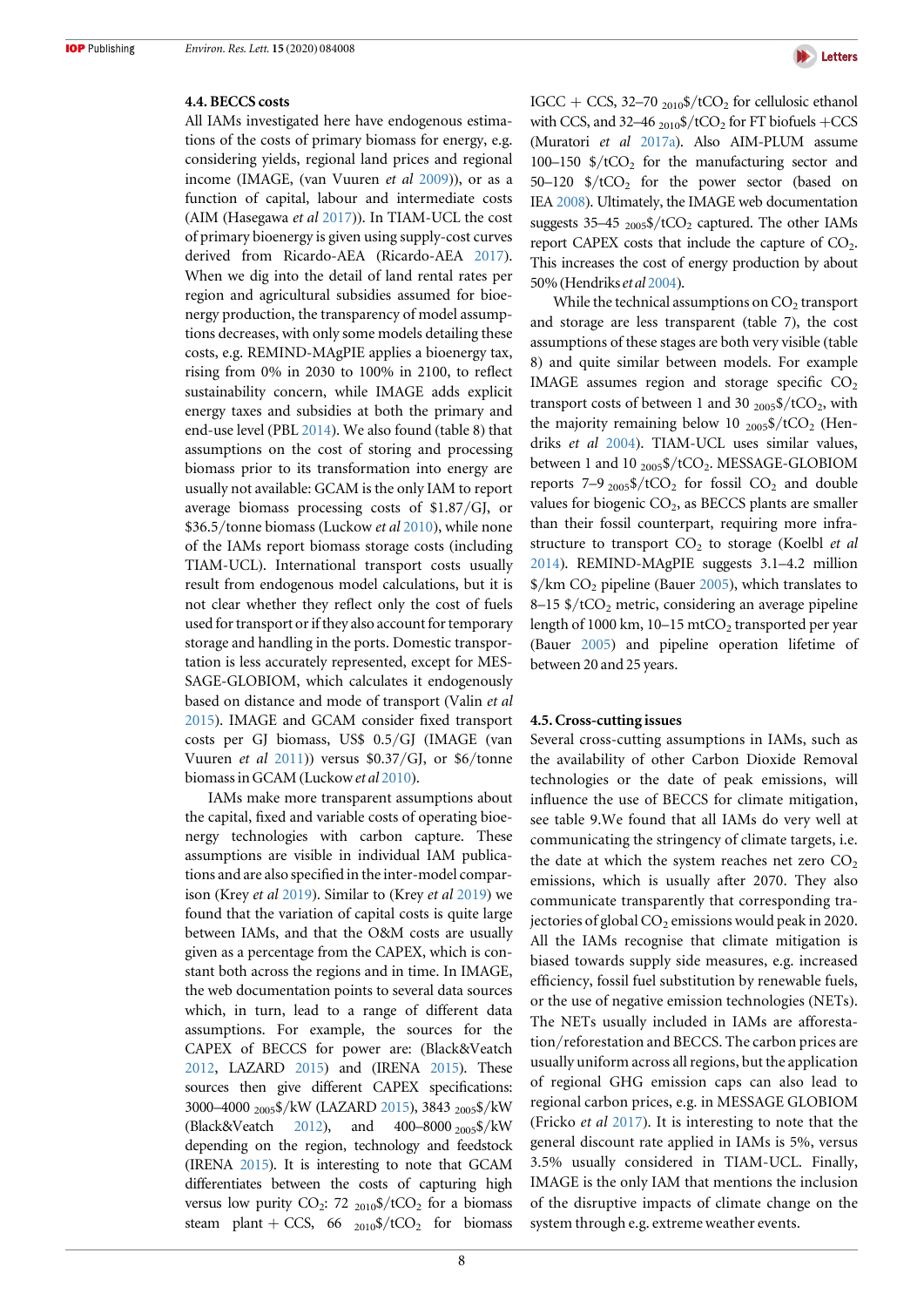

## <span id="page-9-0"></span>5. Broader assessment: what is not included/or missing from IAMs

Thinking about the feasibility of different mitigation options, the IPCC suggests a framework for their full assessment across six dimensions: (i) geophysical; (ii) environmental-ecological; (iii) technological; (iv) economic; (v) socio-cultural; and (vi) institutional (IPCC [2018](#page-13-0)).

On the feasibility of BECCS (table 4.11, IPCC ([2018](#page-13-0))), the report notes that geophysical and technological dimensions have neither a negative nor a positive effect. Conversely, it highlights potential feasibility barriers in the remaining four of the six dimensions including: environmental (biomass availability), economic status, legal framework for operating BECCS, and social acceptance.

Following our results in table 5, the IAM teams are largely transparent in communicating assumptions in the geophysical dimension. IMAGE probably has the most comprehensive coverage, including terrestrial and aquatic biodiversity, flood risks, land degradation, and ecosystem services (Doelman et al [2018](#page-13-0)). REMIND MAgPIE has pushed the boundaries of geophysical domain representation in IAMs by assessing the deployment of BECCS within the nine planetary boundaries (Heck et al [2018](#page-13-0)). In particular, they include biosphere integrity, biogeochemical flows, and fresh-water use required for large scale biomass plantations. MESSAGE-GLOBIOM also includes soil quality and water scarcity and their potential impact on biomass production. AIM explicitly includes biodiversity and soil protection when assessing the global bioenergy potential(Wu et al [2019](#page-15-0)). However, the geophysical dimension is less transparent in the other IAMs, but implicitly assumed favourable, e.g. GCAM assumes that under a SSP2-RCP2.6 future 1100 Mha of land are suitable for biomass production, five times more than in IMAGE (Popp *et al* [2017](#page-14-0)).

Following our results in table 6, IAMs are more opaque in their technological assumptions on bioenergy with carbon capture, while assumptions on the  $CO<sub>2</sub>$  transport and storage infrastructure development and roll out are rather absent from all the IAMs we reviewed here (table 7). BECCS are still in their infancy and there are largely unknown risks associated with their large scale deployment (Obersteiner et al [2018](#page-14-0)). We have not found any IAM communication of technology readiness level and scalability of different types of BECCS in different regions, assumptions which seem critical for a large scale roll out of BECCS (IPCC [2018](#page-13-0)).

Biomass availability is determined by the competition for land between food, energy, and other human uses, including ecosystem restoration. Considering our results in table 5, IAMs are transparent in communicating assumptions around the competition for land. Future developments of land use are heavily influenced by parameters such as crop yields and livestock intensification (Popp et al [2017](#page-14-0)). Intensification of land use (or land sparing), as well as its opposite, agricultural expansion, are driven by complex factors such as institutional, government, regulatory and market based instruments, type of land, income of stakeholders, etc (IPCC [2014](#page-13-0)). These factors cut across the six dimensions indicated by the IPCC and are region and context specific. They are not usually represented in IAM frameworks, but are implicitly assumed to be in place.

One of the most critical aspects of BECCS is their ability to deliver 'negative emissions' on the timescales envisaged by the IAM scenarios, i.e. to 2100 and beyond. If managed sustainably, bioenergy could contribute to global decarbonisation in the long-term, i.e. after 2050 (IEA [2017](#page-13-0)). This assumes the  $CO<sub>2</sub>$  emissions caused by biomass harvest would be sequestered over the life-time growth of biomass. This could be the case when harvesting fast growing woody plantations on unused or degraded land, or harvesting processing residues and standing deadwood from insect infested sites. However, harvesting currently unmanaged forests or replacing forests by fast growing plantations could result in carbon debts which could not be 'paid back' this century (Lamers and Juninger [2013](#page-13-0)). Furthermore, the efficiency of bioenergy for climate change mitigation is conditioned by what it substitutes at the point in time when it becomes 'carbon neutral'. With the fast increase of cheaper renewable energy options, betting on bioenergy on the long term might result in more emission rather than sequestration. In any case, informed decision making should always consider regional forest carbon balances (Lamers and Juninger [2013](#page-13-0)) and wider system impacts and counterfactuals of the whole forest and its products (EASAC [2019,](#page-13-0) Röderet al [2019,](#page-14-0) Torvanger [2019](#page-14-0)).

The economics of BECCS are well communicated by the IAM teams, covering the full supply chain from biomass production to the geological storage of  $CO<sub>2</sub>$ (table 8). Missing elements however include assumptions on regional availability of financing the for roll out both large scale biomass production (including large scale modern irrigation and fertilisation (Heck et al  $2018$ )),  $CO<sub>2</sub>$  transport infrastructure, and assessment and deployment of geological storage.

Probably the most underrepresented and least communicated dimensions that affect the feasibility of BECCS are socio-cultural and institutional/legal. (Robledo-Abad et al [2017](#page-14-0)) and (Gough et al [2018](#page-13-0)) focus on the social licence to operate, labour and skills availability, and health concerns of workers along the supply chain of BECCS. These are usually not represented in IAMs, but are implicitly assumed to be available. Institutional conditions and the governance of change in different regions are also important for the scale up and deployment of BECCS. These could include questions of regulation of the amount and certification of the sustainability of biomass, regulation of geological storage, political instability, equity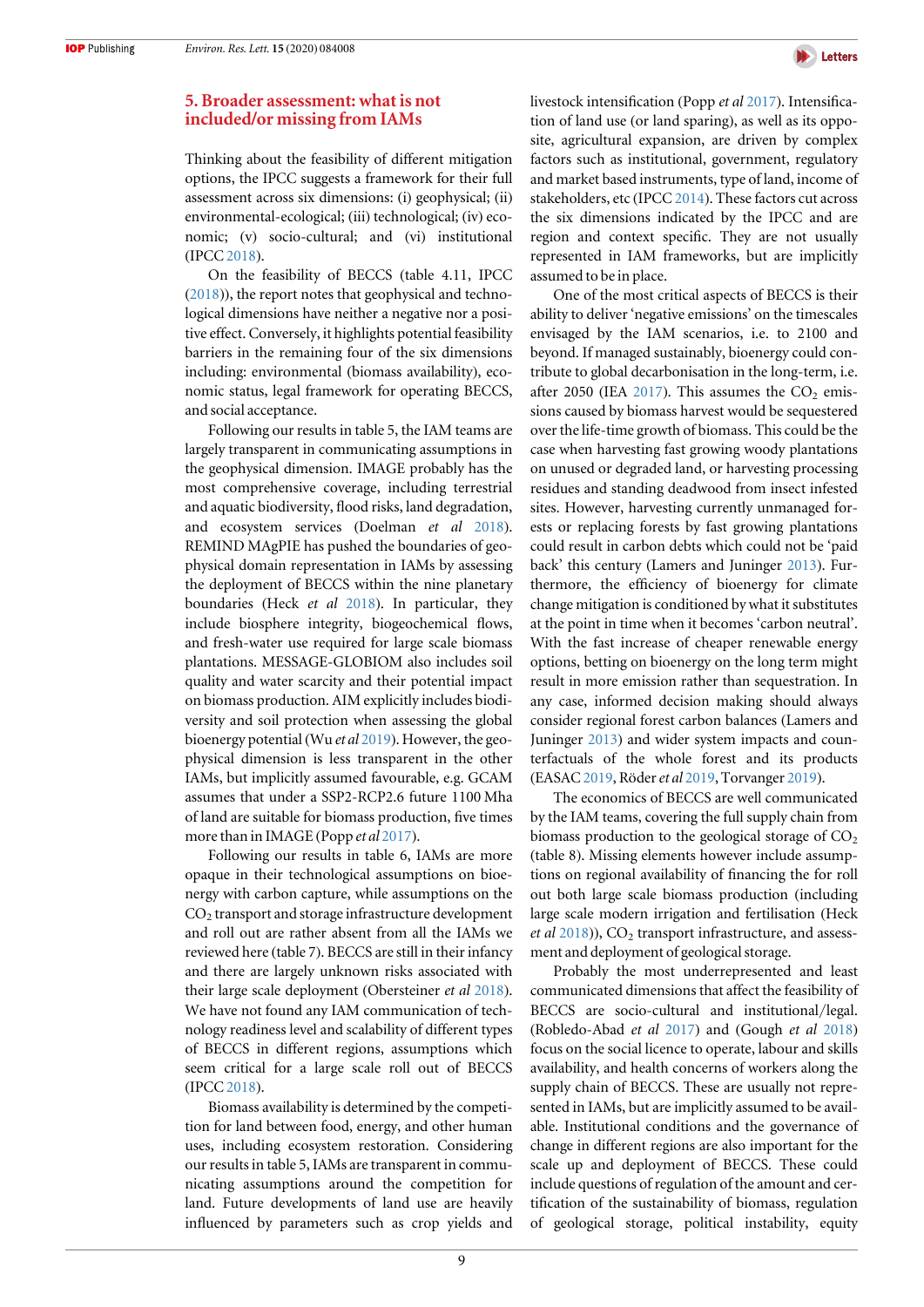<span id="page-10-0"></span>



(Gough et al [2018](#page-13-0)), or the coordination of global and national scale mitigation strategies (Obersteiner et al [2018](#page-14-0)). IAMs usually do not communicate institutional assumptions, but implicitly assume that they are in place to enable the deployment of up to 5  $GtCO_2$ /y of BECCS in 2050 (Fuss et al [2018](#page-13-0)). Socio-cultural assumptions also influence the need for negative emissions, e.g. the magnitude of final demand and levers which need acting upon to reduce it. Recent IAM efforts open up and discuss assumptions around final demand, e.g. (Grubler et al [2018](#page-13-0)) adapt MESSAGEix-GLOBIOM to consider demand side measures, including decentralisation of supply, or change led by demand. Similarly, (van Vuuren et al [2018](#page-14-0)) uses IMAGE to run different scenarios of demand side mitigation options, such as lifestyle changes, populations decrease, technological change in how food—in particular meat—is produced.

## 6. Discussion and conclusions on improving model transparency

IAMs have done a tremendous job in offering integrated multi-disciplinary frameworks for discussing plausible climate change mitigation futures. They have been able to both provide and quantify credible narratives of the future. By doing so, they offered a common platform (IPCC [2014](#page-13-0)) for ongoing discussions on global energy and GHG emission reduction for achieving the Paris Agreement targets. These discussions are vital for policy and investment decisions at global and national scales.

The contribution of this paper is a structured assessment of the transparency of assumptions in IAMs—using the crucial mitigation option of BECCS as a focus. We looked at five particular aspects: biomass availability, bioenergy with carbon capture technologies,  $CO<sub>2</sub>$  transport and storage, BECCS costs, and wider modelling assumptions which favour the deployment of BECCS. This is a difficult and timeconsuming task and we employed a traffic light system to communicate levels of transparency (with full methodological details in the appendix). The assessment of transparency also considered parameter inclusion in the modelling framework, i.e. a 'red light' shows that a parameter is not referenced explicitly in the IAM publications we reviewed, and that it is potentially not included in the modelling framework. We took advantage of having one IAM (TIAM-UCL) as our in-house model to allow us to structure the specific model assumptions to investigate. While we disclose all the BECCS relevant data available in TIAM-UCL at the time of writing this paper in the appendix, the colouring of the TIAM-UCL columns of the tables follow the same rules as for the other IAMs and are therefore based only on publicly available journal papers and documentation for TIAM-UCL.

**D** Letters

To summarise our findings, we built a transparency ranking system by assigning each colour code a number from 0 to 1, i.e. 0 to red, 0.5 to orange, and 1 to green. Then, for each of the five BECCS aspects investigated here, we calculated individual IAM transparency scores expressed as percentage transparency to full transparency. The results of this exercise are presented in figure 1. Note that this ranking is a snapshot of the status of these models at the time we reviewed them.

A notable finding is that IAMs are transparent in communicating wider system and biomass resource availability assumptions (figure 1). This transparency decreases as we move into modelling details, the least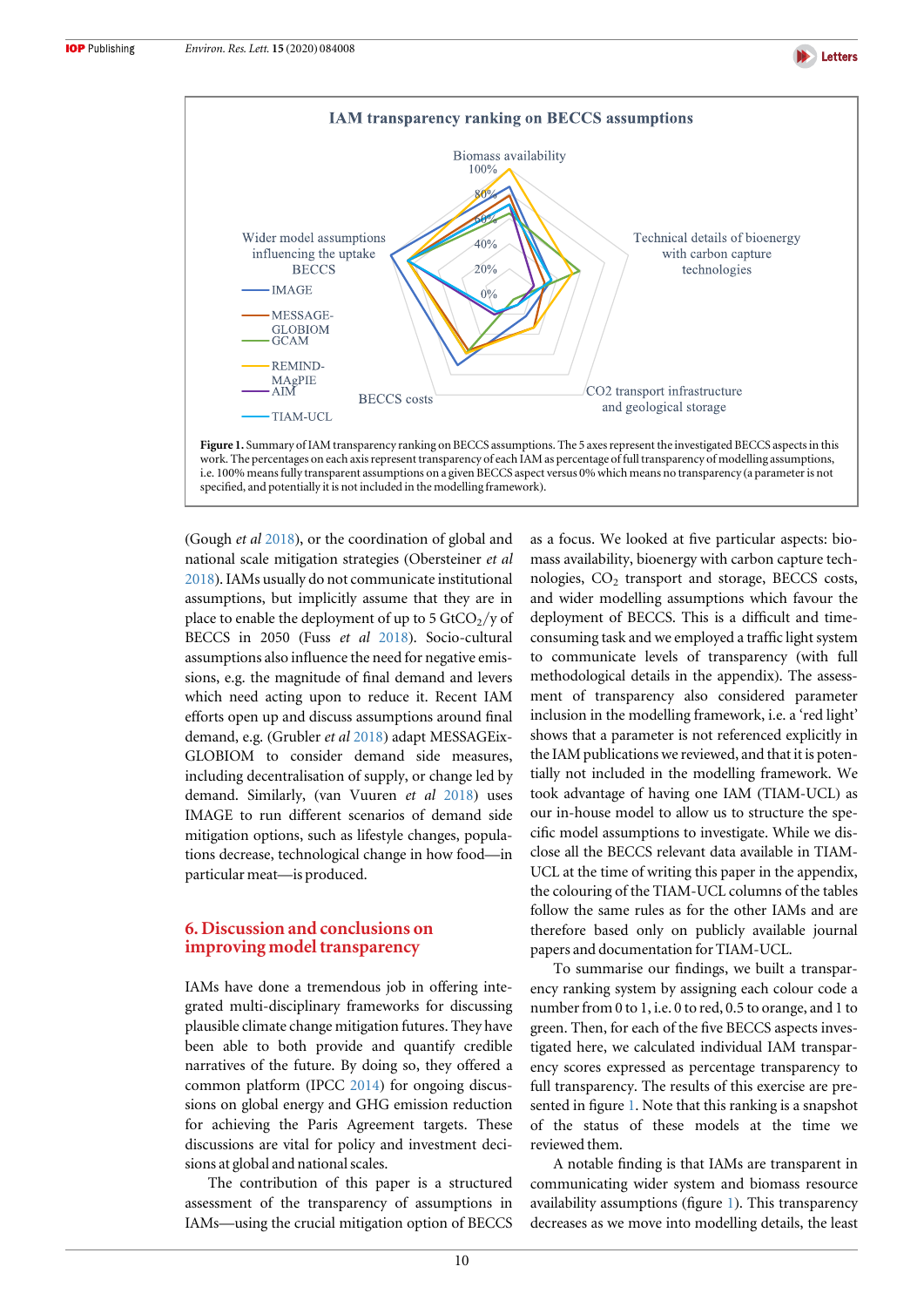transparent assumptions being around the CCS infrastructure. Indeed, all models score over 80% transparency as compared to maximum transparency of the parameters we investigate here when we consider wider system settings such as general discount rate, carbon pricing regime, or availability of other NETs. IMAGE scores the highest, achieving 100% transparency on this aspect. Given the intense recent discussions around biomass availability for bioenergy and BECCS (e.g. Vaughan and Gough [2016](#page-14-0), Robledo-Abad et al [2017](#page-14-0)), the IAMs also score over 60% transparency related to biomass resource assumptions, with REMIND-MAgPIE being the most transparent.

We also found that BECCS cost assumptions are more transparently communicated (between 60% and 80% transparency scores) than technological ones (between 10% and 60% transparency scores). These cost assumptions, combined with a perfect foresight (assuming correct prediction of the future) and a general discount rate usually around 5% (table 9), delay BECCS deployment after the second half of the century. This delay begs two topical questions around how the models account for intergenerational equity and global collaboration for aligning climate mitigation strategies (Lenzi et al [2018](#page-14-0)), assumptions which we found largely missing from IAMs communication. However, this has now begun to be addressed in recent analyses which vary discount rates (Emmerling et al [2019](#page-13-0)) or alternatively discuss the explicit intergenerational implications of mitigation pathways with regard to negative emissions technologies (Rogelj *et al* [2019](#page-14-0)).

IAMs score over 60% transparency in their assumptions on large scale biomass production. While our 'green labelling' for transparency is assessed from the perspective of biomass availability for use within the global energy system, we recognise that national scale modellers, or readers from other disciplines might wish to see other aspects of land use competition which might not be included in the modelling framework or communicated transparently. The majority of the pathways that are compatible with a SSP2-RCP2.6 future deploy large scale BECCS in the second half of the century. This implicitly assumes that the land will be (i) available, at a time when the demand for land is likely to be high (Obersteiner et al [2018](#page-14-0)), and (ii) suitable for crop production, which is subject to climate change impacts on land, usually not included in the scenario runs (van Vuuren et al [2017](#page-14-0)). A further critical assumption is that biomass is supplied without carbon debts. For this assumption to hold, careful temporal carbon accounting with a focus on bioenergy would need to be conducted in each region (Lamers and Juninger [2013](#page-13-0)). This accounting is not visible in any of the investigated IAMs.

Modelling assumptions around the CCS infrastructure and geological storage were found to have limited transparency with all IAMs scoring below 40%. The IAM community is trying to address this problem either through detailed documentation (e.g.



REMIND documentation (Luderer et al [2015](#page-14-0))), topical model specific studies (e.g. (Muratori et al [2017b](#page-14-0)) for GCAM), or through model inter-comparisons (notably (Krey et al [2019](#page-13-0)), which makes technical assumptions visible (parameter values) and explains differences between IAMs). Comparison exercises could be repeated for other technologies, including BECCS for transport fuels and hydrogen. These studies should be complemented by analyses of the influence the technological assumption have on model results. Some IAM inter-comparison studies assess the sensitivity of model results to BECCS technology availability (Bauer et al [2018](#page-12-0)), and CCS assumptions (Koelbl et al [2014](#page-13-0)). However, for a better understanding of how assumptions influence the model results, cost and technological assumptions should be published with each individual IAM study (Koelbl et al [2014](#page-13-0)). This is in line with aspirations for the forth-coming IPCC's 6th Assessment report (IPCC [2017](#page-13-0)).

While focusing on assessing BECCS assumptions, we found that it was difficult to separate transparency from completeness (i.e. what the IAMs do not include or is implicit). Our deep transparency analysis in section [4](#page-5-0) considered whether the IAM specifically includes the parameter of concern in its modelling framework. We acknowledge that our selection of parameters to investigate is not exhaustive, but is tailored to energy systems modelling needs. Scientists from other disciplines might wish to investigate other parameters which have not been considered here. This could be subject to further transparency analyses. In section [5](#page-9-0) we assessed the completeness by contrasting BECCS assumptions in IAMs against the six dimensions of feasibility suggested by the IPCC 1.5 °C Special Report (IPCC [2018](#page-13-0)). We found that IAMs cover fairly well four out of six feasibility dimensions, namely, geophysical, economic, environmental, and technical. What is missing, but critical for establishing BECCS at large scale, are the socio-cultural and institutional-regulatory dimensions. This finding is in line with other studies, e.g. (Gough et al [2018,](#page-13-0) IPCC [2018](#page-13-0)).

We do not suggest that IAMs should be expanded to represent these socio-cultural and institutional-regulatory dimensions, but when assessing IAM scenario results it is important to acknowledge the missing elements so other disciplines can participate in the discussion. Some steps in this direction have already been made by IAM researchers recognising the need to complement global results with regional scale analyses to better consider regional specificities of competition for land and its effects on ecosystem services (IPCC [2018](#page-13-0)).

Overall, we can say that a higher transparency of assumptions in IAMs is possible. Figure [1](#page-10-0) shows that for each category we investigated, different IAMs are 'best in class' at communicating transparently in their assumptions. We cannot say that any single IAM is more transparent than the others, but we can say that if desired, higher transparency can be achieved in all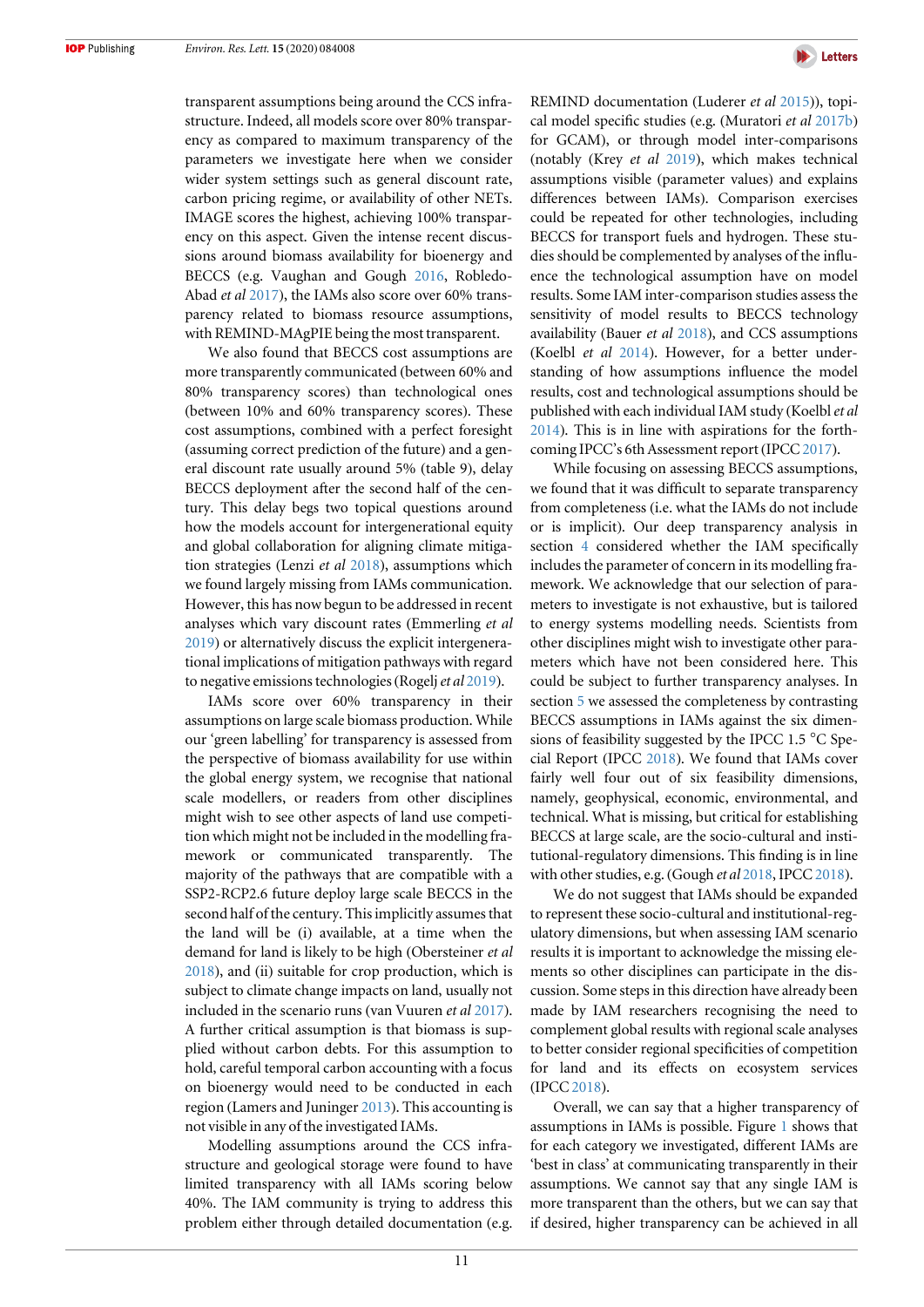<span id="page-12-0"></span>the investigated categories. At present, finding modelling assumptions is not straightforward, and requires going from the model documentation to the referenced documents, or to prior model versions for which the documentation is inaccessible. Clear and easy to trace documentation for current and past model iterations would be ideal, so that past results can be understood and differentiated from more recent ones. Some modelling commentators (DeCaroliset al 2017), suggest that model assumptions should be documented with each publication, with links to a data repository. In the particular case of land competition assumptions in IAMs, given the incredible complexity of the topic, huge amounts of data and assumptions for long-term developments which are difficult to assess based on current drivers, increasing transparency through documentation in every publication might be overwhelming for both IAM teams and their readers. In this case, increased transparency could be achieved through multi-disciplinary workshops in which specific assumptions are discussed in specific contexts from a multitude of angles (Pye et al [2018](#page-14-0)).

One alternative to help increase transparency is the provision of open-source models, which GCAM and MESSAGEix-GLOBIOM teams already do. While they do provide training with their models, they remain complex, and running them with full understanding of underlying assumptions and drivers is a very time-consuming task. A more meaningful approach to increase transparency could consist in iterations with different audiences, gradually opening to scrutiny other assumptions in specific contexts(Strachan et al [2016](#page-14-0)).

A final key element is building explicit resources into projects for transparency work. In practice this is difficult to achieve, as the funding for model maintenance tasks is intermittent or inexistent, and the time and reward of researchers comes from high profile publications (Strachan et al [2016](#page-14-0)). But this brings us full circle to increase the transparency of assumptions in IAMs as a bridge to funders, policy makers and other disciplines (DeCarolis et al 2017). This would be a timely and critical exercise to increase the recognition of IAM results, and to enable different communities to work together for climate mitigation.

## Acknowledgments

This work was supported by the UK Energy Research Council (UKERC)-funded project 'Assessing potential, feasibility and impacts of Bioenergy with CCS (BECCS) in the UK (Access-BECCS)'. We are very grateful to our anonymous reviewers for their constructive feedback which helped us to improve the manuscript.



## Data availability statement

Any data that support the findings of this study are included within the article and the appendix.

## ORCID iDs

Isabela Butnar  $\bullet$  [https:](https://orcid.org/0000-0001-9908-220X)//orcid.org/[0000-0001-](https://orcid.org/0000-0001-9908-220X) [9908-220X](https://orcid.org/0000-0001-9908-220X) Neil Strachan ® [https:](https://orcid.org/0000-0001-5595-1645)//orcid.org/[0000-0001-](https://orcid.org/0000-0001-5595-1645) [5595-1645](https://orcid.org/0000-0001-5595-1645) Joana Portugal Pereira <sup>th</sup> [https:](https://orcid.org/0000-0003-1260-6950)//[orcid.org](https://orcid.org/0000-0003-1260-6950)/0000-[0003-1260-6950](https://orcid.org/0000-0003-1260-6950)

Ajay Gambhir C[https:](https://orcid.org/0000-0002-5079-4537)//orcid.org/[0000-0002-](https://orcid.org/0000-0002-5079-4537) [5079-4537](https://orcid.org/0000-0002-5079-4537)

Pete Smith  $\bullet$  [https:](https://orcid.org/0000-0002-3784-1124)//orcid.org/[0000-0002-](https://orcid.org/0000-0002-3784-1124) [3784-1124](https://orcid.org/0000-0002-3784-1124)

### References

- Akashi O and Hanaoka T 2012 Technological feasibility and costs of achieving a 50% reduction of global GHG emissions by 2050: mid- and long-term perspectives Sustain. Sci. 7 [139](https://doi.org/10.1007/s11625-012-0166-4)–56
- Anandarajah G, Pye S, Usher W, Kesicki F and McGlade C 2011 TIAM-UCL Global Model Documentation Working Paper (London, UK) (https://ucl.ac.uk/drupal/[site\\_energy](https://www.ucl.ac.uk/drupal/site_energy-models/sites/energy-models/files/tiam-ucl-manual.pdf)models/sites/energy-models/files/[tiam-ucl-manual.pdf](https://www.ucl.ac.uk/drupal/site_energy-models/sites/energy-models/files/tiam-ucl-manual.pdf))
- Anderson K and Peters G 2016 The trouble with negative emissions Science [354](https://doi.org/10.1126/science.aah4567) 182–3
- Bauer N 2005 Carbon Capturing and Sequestration—An Option to Buy Time?(Postdam: University Potsdam) ([https:](https://www.pik-potsdam.de/members/edenh/theses/phdbauer.pdf)//pikpotsdam.de/members/edenh/theses/[phdbauer.pdf](https://www.pik-potsdam.de/members/edenh/theses/phdbauer.pdf))
- Bauer N et al 2017 Shared socio-economic pathways of the energy sector-quantifying the narratives Glob. Environ. Change [42](https://doi.org/10.1016/j.gloenvcha.2016.07.006) [316](https://doi.org/10.1016/j.gloenvcha.2016.07.006)–30
- Bauer N et al 2018 Global energy sector emission reductions and bioenergy use: overview of the bioenergy demand phase of the EMF-33 model comparison Clim. Change [0](https://doi.org/10.1007/s10584-018-2226-y)-2 ([http:](http://link.springer.com/10.1007/s10584-018-2226-y)// link.springer.com/10.1007/[s10584-018-2226-y](http://link.springer.com/10.1007/s10584-018-2226-y))
- Black&Veatch 2012 Cost and performance data for power generation technologies (https://[refman.energytransitionmodel.com](https://refman.energytransitionmodel.com/publications/1921)/ [publications](https://refman.energytransitionmodel.com/publications/1921)/1921)
- Calvin K, Wise M, Kyle P, Patel P, Clarke L and Edmonds J 2014 Trade-offs of different land and bioenergy policies on the path to achieving climate targets Clim. Change [123](https://doi.org/10.1007/s10584-013-0897-y) 691–704
- Calvin Ket al 2019 GCAM v5.1: representing the linkages between energy, water, land, climate, and economic systems Geosci. Model Dev. 12 [677](https://doi.org/10.5194/gmd-12-677-2019)–98
- Daioglou V, Stehfest E, Wicke B, Faaij A and van Vuuren D P 2016 Projections of the availability and cost of residues from agriculture and forestry GCB Bioenergy 8 [456](https://doi.org/10.1111/gcbb.12285)-70
- Daioglou V, Wicke B, Faaij A P C and van Vuuren D P 2015 Competing uses of biomass for energy and chemicals: implications for long-term global  $CO<sub>2</sub>$  mitigation potential GCB Bioenergy 7 [1321](https://doi.org/10.1111/gcbb.12228)–34
- DeCarolis J et al 2017 Formalizing best practice for energy system optimization modelling Appl. Energy [194](https://doi.org/10.1016/j.apenergy.2017.03.001) 184–98
- DeCarolis J F, Hunter K and Sreepathi S 2012 The case for repeatable analysis with energy economy optimization models Energy Econ. 34 [1845](https://doi.org/10.1016/j.eneco.2012.07.004)–53
- Dessens O, Anandarajah G and Gambhir A 2016 Limiting global warming to 2 °C: what do the latest mitigation studies tell us about costs, technologies and other impacts? Energy Strateg. Rev. [13](https://doi.org/10.1016/j.esr.2016.08.004)–14 67–76
- Dodds P E, Keppo I and Strachan N 2015 Characterising the evolution of energy system models using model archaeology Environ. Model. Assess. [20](https://doi.org/10.1007/s10666-014-9417-3) 83–[102](https://doi.org/10.1007/s10666-014-9417-3)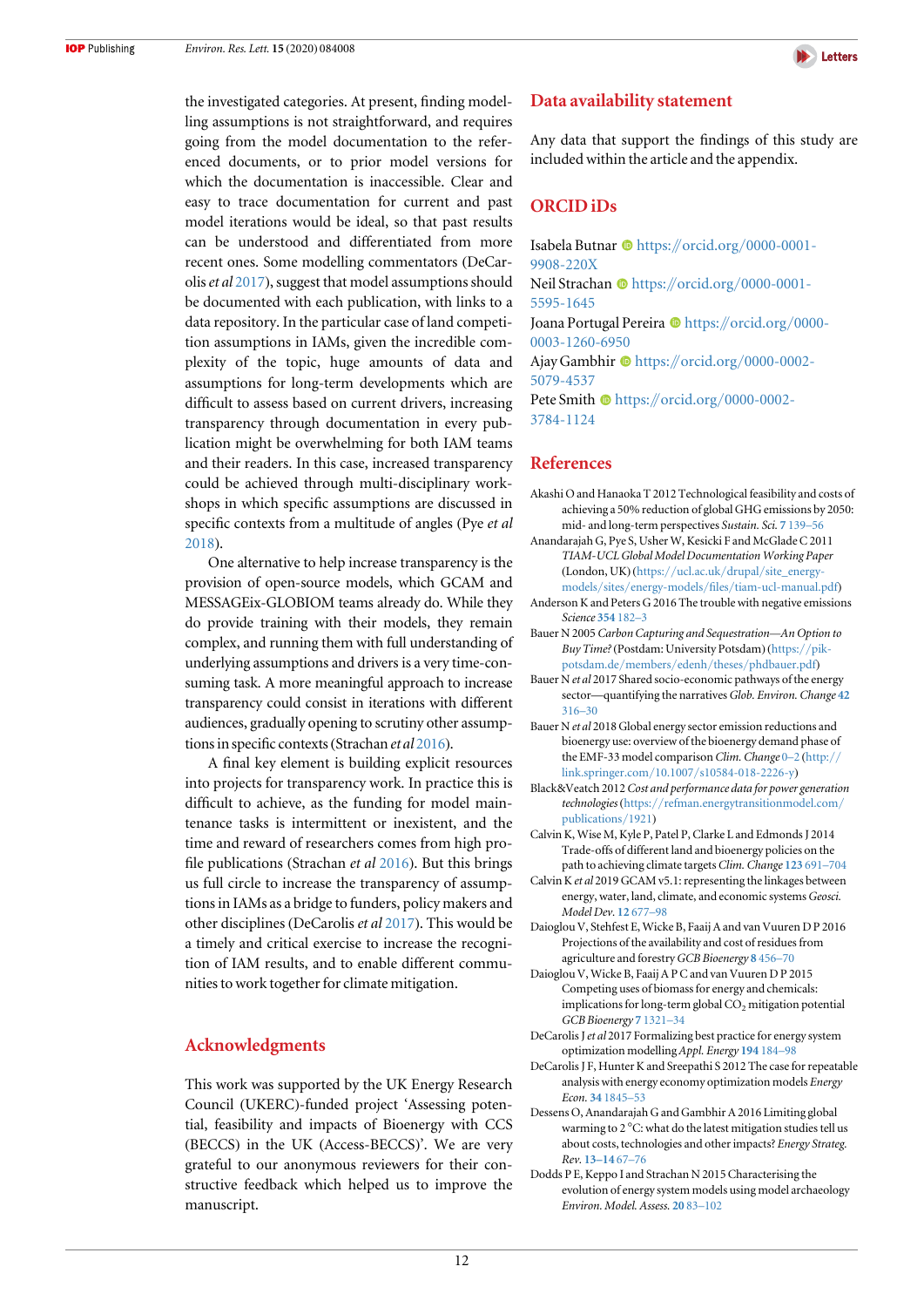

- <span id="page-13-0"></span>Doelman J Cet al 2018 Exploring SSP land-use dynamics using the IMAGE model: regional and gridded scenarios of land-use change and land-based climate change mitigation Glob. Environ. Change 48 [119](https://doi.org/10.1016/j.gloenvcha.2017.11.014)–35
- EASAC 2019 Forest Bioenergy, Carbon Capture and Storage, and Carbon Dioxide Removal: An Update(London: Taylor and Francis)
- Edelenbosch O Y, Kermeli K, Crijns-Graus W, Worrell E, Bibas R, Fais B, Fujimori S, Kyle P, Sano F and van Vuuren D P 2017 Comparing projections of industrial energy demand and greenhouse gas emissions in long-term energy models Energy 122 [701](https://doi.org/10.1016/j.energy.2017.01.017)–10
- Emmerling J, Drouet L, van der Wijst K-I, van Vuuren D, Bosetti V and Tavoni M 2019 The role of the discount rate for emission pathways and negative emissions Environ. Res. Lett. 14 [104008](https://doi.org/10.1088/1748-9326/ab3cc9)
- Fricko O et al 2017 The marker quantification of the shared socioeconomic pathway 2: a middle-of-the-road scenario for the 21st century Glob. Environ. Change 42 [251](https://doi.org/10.1016/j.gloenvcha.2016.06.004)-67
- Fujimori S, Hasegawa T, Masui T, Takahashi K, Herran D S, Dai H, Hijioka Y and Kainuma M 2017 SSP3: AIM implementation of Shared Socioeconomic Pathways Glob. Environ. Change [42](https://doi.org/10.1016/j.gloenvcha.2016.06.009) [268](https://doi.org/10.1016/j.gloenvcha.2016.06.009)–83
- Fujimori S, Iizumi T, Hasegawa T, Takakura J, Takahashi K and Hijioka Y 2018 Macroeconomic impacts of climate change driven by changes in crop yields Sustainability 10 [3673](https://doi.org/10.3390/su10103673)
- Fujimori S, Kainuma M, Masui T, Hasegawa T and Dai H 2014a The effectiveness of energy service demand reduction: a scenario analysis of global climate change mitigation Energy Policy [75](https://doi.org/10.1016/j.enpol.2014.09.015) [379](https://doi.org/10.1016/j.enpol.2014.09.015)–91
- Fujimori S, Masui T and Matsuoka Y 2012 AIM/CGE [basic] manual (http://nies.go.jp/social/dp/pdf/[2012-01.pdf](http://www.nies.go.jp/social/dp/pdf/2012-01.pdf))
- Fujimori S, Masui T and Matsuoka Y 2014b Development of a global computable general equilibrium model coupled with detailed energy end-use technology Appl. Energy [128](https://doi.org/10.1016/j.apenergy.2014.04.074) 296–306
- Fujimori S, Masui T and Matsuoka Y 2015 Gains from emission trading under multiple stabilization targets and technological constraints Energy Econ. 48 [306](https://doi.org/10.1016/j.eneco.2014.12.011)–15
- Fuss S et al 2014 Betting on negative emissions Nat. Clim. Change [4](https://doi.org/10.1038/nclimate2392) [850](https://doi.org/10.1038/nclimate2392)–3
- Fuss S et al 2018 Negative emissions: II. Costs, potentials and side effects Environ. Res. Lett. 13 [063002](https://doi.org/10.1088/1748-9326/aabf9f)
- Gambhir A, Butnar I, Li P, Smith P and Strachan N 2019 A review of criticisms of integrated assessment models and proposed approaches to address these, through the lens of BECCS Energies 12 [1747](https://doi.org/10.3390/en12091747)
- Geels F W, Berkhout F and Van Vuuren D P 2016 Bridging analytical approaches for low-carbon transitions Nat. Clim. Change 6 [576](https://doi.org/10.1038/nclimate2980)–83
- Global CCS Institute 2016Global storage portfolio: a global assessment of the geological  $CO<sub>2</sub>$  storage resource potential (https://[globalccsinstitute.com](https://www.globalccsinstitute.com/resources/publications-reports-research/?filter=co2-storage&type=topic)/resources/publicationsreports-research/?filter=[co2-storage&type](https://www.globalccsinstitute.com/resources/publications-reports-research/?filter=co2-storage&type=topic)=topic)
- Gough C, Garcia-Freites S, Jones C, Mander S, Moore B, Pereira C, Röder M, Vaughan N and Welfle A 2018 Challenges to the use of BECCS as a keystone technology in pursuit of 1.5 °C Glob. Sustain. 1 [e5](https://doi.org/10.1017/sus.2018.3)
- Grubler A et al 2018 A low energy demand scenario for meeting the 1.5 °C target and sustainable development goals without negative emission technologies Nat. Energy 3 [515](https://doi.org/10.1038/s41560-018-0172-6)–27
- Hasegawa T, Fujimori S, Ito A, Takahashi K and Masui T 2017 Global land-use allocation model linked to an integrated assessment model Sci. Total Environ. [580](https://doi.org/10.1016/j.scitotenv.2016.12.025) 787–96
- Haszeldine R S, Flude S, Johnson G and Scott V 2018 Negative emissions technologies and carbon capture and storage to achieve the Paris Agreement commitments Phil. Trans. R. Soc. A 376 [20160447](https://doi.org/10.1098/rsta.2016.0447)
- Heck V, Gerten D, Lucht W and Popp A 2018 Biomass-based negative emissions difficult to reconcile with planetary boundaries Nat. Clim. Change 8 [151](https://doi.org/10.1038/s41558-017-0064-y)-5
- Hendriks C, Graus W and van Bergen F 2004Global carbon dioxide storage potential and costs (Utrecht) (https://[researchgate.](https://www.researchgate.net/profile/Wina_Crijns-Graus/publication/260095614_Global_Carbon_Dioxide_Storage_Potential_and_Costs/links/02e7e52f8a006a9854000000/Global-Carbon-Dioxide-Storage-Potential-and-Costs.pdf) net/profile/[Wina\\_Crijns-Graus](https://www.researchgate.net/profile/Wina_Crijns-Graus/publication/260095614_Global_Carbon_Dioxide_Storage_Potential_and_Costs/links/02e7e52f8a006a9854000000/Global-Carbon-Dioxide-Storage-Potential-and-Costs.pdf)/publication/260095614\_

[Global\\_Carbon\\_Dioxide\\_Storage\\_Potential\\_and\\_Costs](https://www.researchgate.net/profile/Wina_Crijns-Graus/publication/260095614_Global_Carbon_Dioxide_Storage_Potential_and_Costs/links/02e7e52f8a006a9854000000/Global-Carbon-Dioxide-Storage-Potential-and-Costs.pdf)/ links/[02e7e52f8a006a9854000000](https://www.researchgate.net/profile/Wina_Crijns-Graus/publication/260095614_Global_Carbon_Dioxide_Storage_Potential_and_Costs/links/02e7e52f8a006a9854000000/Global-Carbon-Dioxide-Storage-Potential-and-Costs.pdf)/Global-Carbon-Dioxide-[Storage-Potential-and-Costs.pdf](https://www.researchgate.net/profile/Wina_Crijns-Graus/publication/260095614_Global_Carbon_Dioxide_Storage_Potential_and_Costs/links/02e7e52f8a006a9854000000/Global-Carbon-Dioxide-Storage-Potential-and-Costs.pdf))

- Huppmann D et al 2019a IAMC 1.5 °C Scenario Explorer and Data hosted by IIASA (Integrated Assessment Modeling Consortium & International Institute for Applied Systems Analysis) (https://doi.org/10.5281/[zenodo.3363345](https://doi.org/10.5281/zenodo.3363345))
- Huppmann D et al 2019b The MESSAGEix Integrated Assessment Model and the ix modeling platform (ixmp): an open framework for integrated and cross-cutting analysis of energy, climate, the environment, and sustainable development Environ. Model. Softw. [112](https://doi.org/10.1016/j.envsoft.2018.11.012) 143–56
- IEA 2008 CO<sub>2</sub> Capture and Storage. A Key Carbon Abatement Option (Paris: OECD/IEA) (https://doi.org/10.1787/[97892640414](https://doi.org/10.1787/9789264041417-en) [17-en](https://doi.org/10.1787/9789264041417-en))
- IEA 2017 Technology Roadmap: Delivering Sustainable Bioenergy (Paris: IEA) (https://iea.org/reports/[technology-roadmap](https://www.iea.org/reports/technology-roadmap-delivering-sustainable-bioenergy)[delivering-sustainable-bioenergy](https://www.iea.org/reports/technology-roadmap-delivering-sustainable-bioenergy))
- IPCC 2013 Climate Change 2013: The Physical Science Basis. Contribution of Working Group I to the Fifth Assessment Report of the Intergovernmental Panel on Climate Change ed T F Stocker et al (Cambridge and New York: Cambridge University Press) ([https:](https://ipcc.ch/site/assets/uploads/2018/02/WG1AR5_SPM_FINAL.pdf)//ipcc.ch/site/assets/[uploads](https://ipcc.ch/site/assets/uploads/2018/02/WG1AR5_SPM_FINAL.pdf)/ 2018/02/[WG1AR5\\_SPM\\_FINAL.pdf](https://ipcc.ch/site/assets/uploads/2018/02/WG1AR5_SPM_FINAL.pdf))
- IPCC 2014 Climate Change 2014: Mitigation of Climate Change. Contribution of Working Group III to the Fifth Assessment Report of the Intergovernmental Panel on Climate Change ed O Edenhofer et al (Cambridge and New York: Cambridge University Press) (http://[mitigation2014.org](http://mitigation2014.org/report/final-draft/)/report/final[draft](http://mitigation2014.org/report/final-draft/)/)
- IPCC 2017 Expert Meeting on Mitigation, Sustainability and Climate Stabilization Scenarios. ed P R Shukla et al(Addis Ababa) (https://ipcc.ch/site/assets/uploads/2018/02/IPCC\_ 2017\_EMR\_Scenarios.pdf)
- IPCC 2018Global Warming of 1.5 °C. An IPCC Special Report on the impacts of global warming of 1.5  $\mathrm{^{\circ}C}$  above pre-industrial levels and related global greenhouse gas emission pathways, in the context of strengthening the global response to the threat of climate change, sustainable development, and efforts to eradicate poverty ed V Masson-Delmotte et al(Geneva: World Meteorological Organization) ([https:](https://ipcc.ch/sr15/)//[ipcc.ch](https://ipcc.ch/sr15/)/sr15/)
- IRENA 2015 Renewable Power Generation Costs in 2014 (https://irena.org/[documentdownloads](https://www.irena.org/documentdownloads/publications/irena_re_power_costs_2014_report.pdf)/publications/ [irena\\_re\\_power\\_costs\\_2014\\_report.pdf](https://www.irena.org/documentdownloads/publications/irena_re_power_costs_2014_report.pdf))
- Ito A and Inatomi M 2012 Water-use efficiency of the terrestrial biosphere: a model analysis focusing on interactions between the global carbon and water cycles J. Hydrometeorol. [13](https://doi.org/10.1175/JHM-D-10-05034.1) [681](https://doi.org/10.1175/JHM-D-10-05034.1)–94
- Klein D et al 2014 The value of bioenergy in low stabilization scenarios: an assessment using REMIND-MAgPIE Clim. Change [123](https://doi.org/10.1007/s10584-013-0940-z) 705–18
- Koelbl B S, van den Broek M A, Faaij A P C and van Vuuren D P 2014 Uncertainty in Carbon Capture and Storage (CCS) deployment projections: a cross-model comparison exercise Clim. Change [123](https://doi.org/10.1007/s10584-013-1050-7) 461–76
- Kraxner F et al 2013 Global bioenergy scenarios—future forest development, land-use implications, and trade-offs Biomass Bioenergy [57](https://doi.org/10.1016/j.biombioe.2013.02.003) 86–96
- Krey Vet al 2016 MESSAGE-GLOBIOM 1.0 Documentation. (Laxenburg, Austria) (http://[data.ene.iiasa.ac.at](http://data.ene.iiasa.ac.at/message-globiom/)/message[globiom](http://data.ene.iiasa.ac.at/message-globiom/)/)
- Krey V et al 2019 Looking under the hood: a comparison of technoeconomic assumptions across national and global integrated assessment models Energy 172 [1254](https://doi.org/10.1016/j.energy.2018.12.131)–67
- Kriegler E, Edenhofer O, Reuster L, Luderer G and Klein D 2013 Is atmospheric carbon dioxide removal a game changer for climate change mitigation? Clim. Change [118](https://doi.org/10.1007/s10584-012-0681-4) 45–57
- Lamers P and Juninger M 2013 The 'debt' is in the detail: a synthesis of recent temporal forest carbon analyses on woody biomass for energy Biofuels, Bioprod. Biorefining 7 [373](https://doi.org/10.1002/bbb.1407)–85
- Lauri P, Havlík P, Kindermann G, Forsell N, Böttcher H and Obersteiner M 2014 Woody biomass energy potential in 2050 Energy Policy [66](https://doi.org/10.1016/j.enpol.2013.11.033) 19–31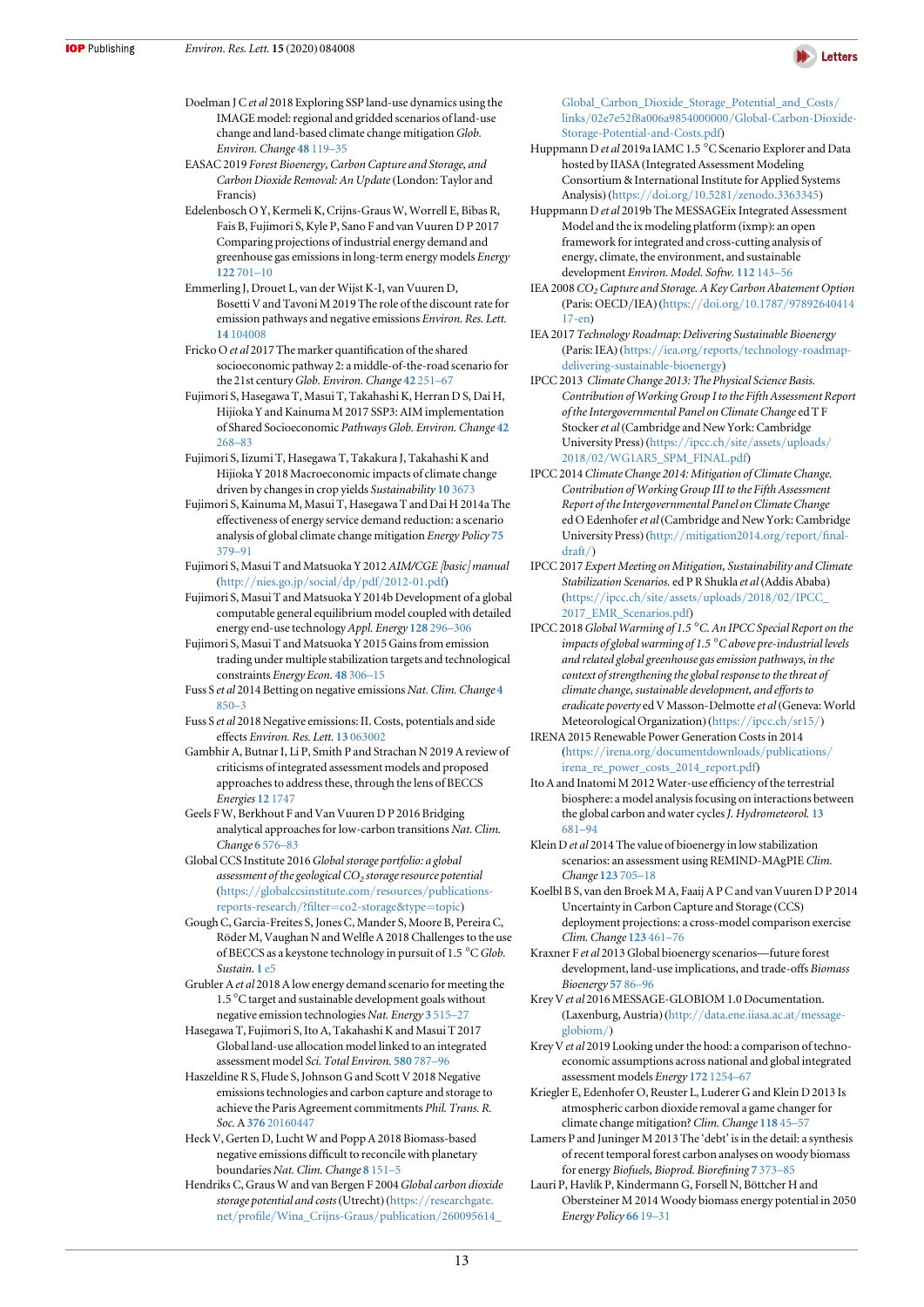

<span id="page-14-0"></span>Lawrence M G, Schäfer S, Muri H, Scott V, Oschlies A, Vaughan N E, Boucher O, Schmidt H, Haywood J and Scheffran J 2018 Evaluating climate geoengineering proposals in the context of the Paris Agreement temperature goals Nat. Commun. 9 [3734](https://doi.org/10.1038/s41467-018-05938-3)

- LAZARD 2015 Lazard's Leverlised Cost of Energy Analysis—Version 9.0 (https://lazard.com/media/2390/[lazards-levelized](https://www.lazard.com/media/2390/lazards-levelized-cost-of-energy-analysis-90.pdf)[cost-of-energy-analysis-90.pdf](https://www.lazard.com/media/2390/lazards-levelized-cost-of-energy-analysis-90.pdf))
- Lenzi D, Lamb W F, Hilaire J, Kowarsch M and Minx J C 2018 Don't deploy negative emissions technologies without ethical analysis Nature [561](https://doi.org/10.1038/d41586-018-06695-5) 303–5
- Liu J Y, Fujimori S, Takahashi K, Hasegawa T, Su X and Masui T 2018 Socioeconomic factors and future challenges of the goal of limiting the increase in global average temperature to 1.5 °C Carbon Manage. [3004](https://doi.org/10.1080/17583004.2018.1477374) 1-11
- Luckow P, Wise M A, Dooley J J and Kim S H 2010 Large-scale utilization of biomass energy and carbon dioxide capture and storage in the transport and electricity sectors under stringent CO<sub>2</sub> concentration limit scenarios Int. J. Greenhouse Gas Control 4 [865](https://doi.org/10.1016/j.ijggc.2010.06.002)-77
- Luderer Get al 2015 Description of the REMIND Model(Version 1.6) SSRN Electron. J. (https://doi.org/[10.2139](https://doi.org/10.2139/ssrn.2697070)/ [ssrn.2697070](https://doi.org/10.2139/ssrn.2697070))
- Luderer G et al 2018 Residual fossil CO<sub>2</sub> emissions in 1.5 °C-2 °C pathways Nat. Clim. Change 8 [626](https://doi.org/10.1038/s41558-018-0198-6)–33
- Marangoni G et al 2017 Sensitivity of projected long-term  $CO<sub>2</sub>$ emissions across the shared socioeconomic pathways Nat. Clim. Change 7 [113](https://doi.org/10.1038/nclimate3199)–7
- McCollum D L et al 2018 Erratum to: energy investment needs for fulfilling the Paris Agreement and achieving the Sustainable Development Goals Nat. Energy 3 [699](https://doi.org/10.1038/s41560-018-0215-z)
- McGlade C 2014 Uncertainties in the Outlook for Oil and Gas PhD Thesis University College London (https://[discovery.ucl.ac.](https://discovery.ucl.ac.uk/id/eprint/1418473/) uk/id/eprint/[1418473](https://discovery.ucl.ac.uk/id/eprint/1418473/)/)
- Minx J C, Lamb W F, Callaghan M W, Bornmann L and Fuss S 2017 Fast growing research on negative emissions Environ. Res. Lett. 12.[035007](https://doi.org/10.1088/1748-9326/aa5ee5)
- Muratori M, Calvin K, Wise M, Kyle P and Edmonds J 2016 Global economic consequences of deploying bioenergy with carbon capture and storage Environ. Res. Lett. 11 [095004](https://doi.org/10.1088/1748-9326/11/9/095004)
- Muratori M, Kheshgi H, Mignone B, Clarke L, McJeon H and Edmonds J 2017a Carbon capture and storage across fuels and sectors in energy system transformation pathways Int. J. Greenhouse Gas Control [57](https://doi.org/10.1016/j.ijggc.2016.11.026) 34–41
- Muratori M, Ledna C, McJeon H, Kyle P, Patel P, Kim S H, Wise M, Kheshgi H S, Clarke L E and Edmonds J 2017b Cost of power or power of cost: a US modeling perspective Renew. Sustain. Energy Rev. 77 [861](https://doi.org/10.1016/j.rser.2017.04.055)–74
- Nemet G F, Callaghan M W, Creutzig F, Fuss S, Hartmann J, Hilaire J, Lamb W F, Minx J C, Rogers S and Smith P 2018 Negative emissions: III. Innovation and upscaling Environ. Res. Lett. 13 [063003](https://doi.org/10.1088/1748-9326/aabff4)
- Obersteiner M et al 2018 How to spend a dwindling greenhouse gas budget Nat. Clim. Change [8](https://doi.org/10.1038/s41558-017-0045-1) 7–[10](https://doi.org/10.1038/s41558-017-0045-1)
- PBL 2014 Integrated Assessment of Global Environmental Change with IMAGE 3.0: Model Description and Policy Applications ed L B Elke Stehfest and Detlef van Vuuren (The Hague)
- Pindyck R S 2017 The use and misuse of models for climate policy Rev. Environ. Econ. Policy 11 [100](https://doi.org/10.1093/reep/rew012)–14
- Popp A et al 2014 Land-use transition for bioenergy and climate stabilization: model comparison of drivers, impacts and interactions with other land use based mitigation options Clim. Change [123](https://doi.org/10.1007/s10584-013-0926-x) 495–509
- Popp A et al 2017 Land-use futures in the shared socio-economic pathways Glob. Environ. Change 42 [331](https://doi.org/10.1016/j.gloenvcha.2016.10.002)-45
- Pye S, Li F G N, Petersen A, Broad O, McDowall W, Price J and Usher W 2018 Assessing qualitative and quantitative dimensions of uncertainty in energy modelling for policy support in the United Kingdom Energy Res. Soc. Sci. [46](https://doi.org/10.1016/j.erss.2018.07.028) [332](https://doi.org/10.1016/j.erss.2018.07.028)–44
- Pye S, Price J, Cronin J, Butnar I and Welsby D 2019 Modelling 'leadership—driven' scenarios of the global mitigation effort.

The Committee on Climate Change's (CCC) 2019 report Net Zero: The UK's contribution to stopping global warming. (London, UK) (https://[theccc.org.uk](https://www.theccc.org.uk/wp-content/uploads/2019/05/Modelling-)/wp-content/uploads/ 2019/05/Modelling-'leadership-driven'[-scenarios-of-the](https://www.theccc.org.uk/wp-content/uploads/2019/05/Modelling-)[global-mitigation-effort.pdf](https://www.theccc.org.uk/wp-content/uploads/2019/05/Modelling-))

- Riahi K, Grübler A and Nakicenovic N 2007 Scenarios of long-term socio-economic and environmental development under climate stabilization Technol. Forecast. Soc. Change [74](https://doi.org/10.1016/j.techfore.2006.05.026) [887](https://doi.org/10.1016/j.techfore.2006.05.026)–935
- Riahi K, Rao S, Fischer G, Nakicenovic N, Krey V, Cho C, Chirkov V, Rafaj P, Kindermann G and Riahi K 2011 RCP 8.5 —a scenario of comparatively high greenhouse gas emissions Clim. Change [109](https://doi.org/10.1007/s10584-011-0149-y) 33–57
- Ricardo-AEA 2017 Biomass Feedstock Availability. Final report for BEIS. (London: BEIS) (https://gov.uk/[government](https://www.gov.uk/government/publications/uk-and-global-bioenergy-resource-model)/ publications/[uk-and-global-bioenergy-resource-model](https://www.gov.uk/government/publications/uk-and-global-bioenergy-resource-model))
- Robledo-Abad C et al 2017 Bioenergy production and sustainable development: science base for policymaking remains limited GCB Bioenergy 9 [541](https://doi.org/10.1111/gcbb.12338)–56
- Röder M, Thiffault E, Martínez-Alonso C, Senez-Gagnon F, Paradis L and Thornley P 2019 Understanding the timing and variation of greenhouse gas emissions of forest bioenergy systems Biomass Bioenergy [121](https://doi.org/10.1016/j.biombioe.2018.12.019) 99–114
- Rogelj J, Huppmann D, Krey V, Riahi K, Clarke L, Gidden M and Nicholls Z 2019 A new scenario logic for the Paris Agreement long-term temperature goal Nature [573](https://doi.org/10.1038/s41586-019-1541-4) 357–63
- Rogelj J et al 2018 Scenarios towards limiting global mean temperature increase below 1.5 °C Nat. Clim. Change [8](https://doi.org/10.1038/s41558-018-0091-3) [325](https://doi.org/10.1038/s41558-018-0091-3)–32
- Smith P et al 2016 Biophysical and economic limits to negative  $CO<sub>2</sub>$ emissions Nat. Clim. Change 6 [42](https://doi.org/10.1038/nclimate2870)–50
- Strachan N, Fais B and Daly H 2016 Reinventing the energy modelling–policy interface Nat. Energy 1 [16012](https://doi.org/10.1038/nenergy.2016.12)
- Strefler J, Amann T, Bauer N, Kriegler E and Hartmann J 2018 Potential and costs of carbon dioxide removal by enhanced weathering of rocks Environ. Res. Lett. 13 [034010](https://doi.org/10.1088/1748-9326/aaa9c4)
- Torvanger A 2019 Governance of bioenergy with carbon capture and storage (BECCS): accounting, rewarding, and the Paris agreement Clim. Policy 19 [329](https://doi.org/10.1080/14693062.2018.1509044)–41
- Valin H et al 2015 The land use change impact of biofuels consumed in the EU Quantification of area and greenhouse gas impacts (Utrecht: ECOFYS Netherlands B.V) (https://[doi.org](https://doi.org/BIENL13120)/ [BIENL13120](https://doi.org/BIENL13120))
- Vaughan N E and Gough C 2016 Expert assessment concludes negative emissions scenarios may not deliver Environ. Res. Lett. 11 [095003](https://doi.org/10.1088/1748-9326/11/9/095003)
- Vaughan N E, Gough C, Mander S, Littleton E W, Welfle A, Gernaat D E H J, van Vuuren D P and VanVuuren D 2018 Evaluating the use of biomass energy with carbon capture and storage in low emission scenarios Environ. Res. Lett. [13](https://doi.org/10.1088/1748-9326/aaaa02) [044014](https://doi.org/10.1088/1748-9326/aaaa02)
- van Vuuren D P, Deetman S, van Vliet J, van den Berg M, van Ruijven B J and Koelbl B 2013 The role of negative  $CO<sub>2</sub>$ emissions for reaching 2 °C—insights from integrated assessment modelling Clim. Change [118](https://doi.org/10.1007/s10584-012-0680-5) 15–27
- van Vuuren D P, van Vliet J and Stehfest E 2009 Future bio-energy potential under various natural constraints Energy Policy [37](https://doi.org/10.1016/j.enpol.2009.05.029) [4220](https://doi.org/10.1016/j.enpol.2009.05.029)–30
- van Vuuren D P et al 2011 RCP2.6: exploring the possibility to keep global mean temperature increase below 2C Clim. Change [109](https://doi.org/10.1007/s10584-011-0152-3) 95–116
- van Vuuren D P et al 2017 Energy, land-use and greenhouse gas emissions trajectories under a green growth paradigm Glob. Environ. Change 42 [237](https://doi.org/10.1016/j.gloenvcha.2016.05.008)–50
- van Vuuren D P et al 2018 Alternative pathways to the 1.5 °C target reduce the need for negative emission technologies Nat. Clim. Change 8 [391](https://doi.org/10.1038/s41558-018-0119-8)–7
- Weyant J 2017 Some contributions of integrated assessment models of global climate change Rev. Environ. Econ. Policy [11](https://doi.org/10.1093/reep/rew018) [115](https://doi.org/10.1093/reep/rew018)–37
- Weyant J, Knopf B, De Cian E, Keppo I and van Vuuren D P 2013 Introduction to the EMF28 study on scenarios for